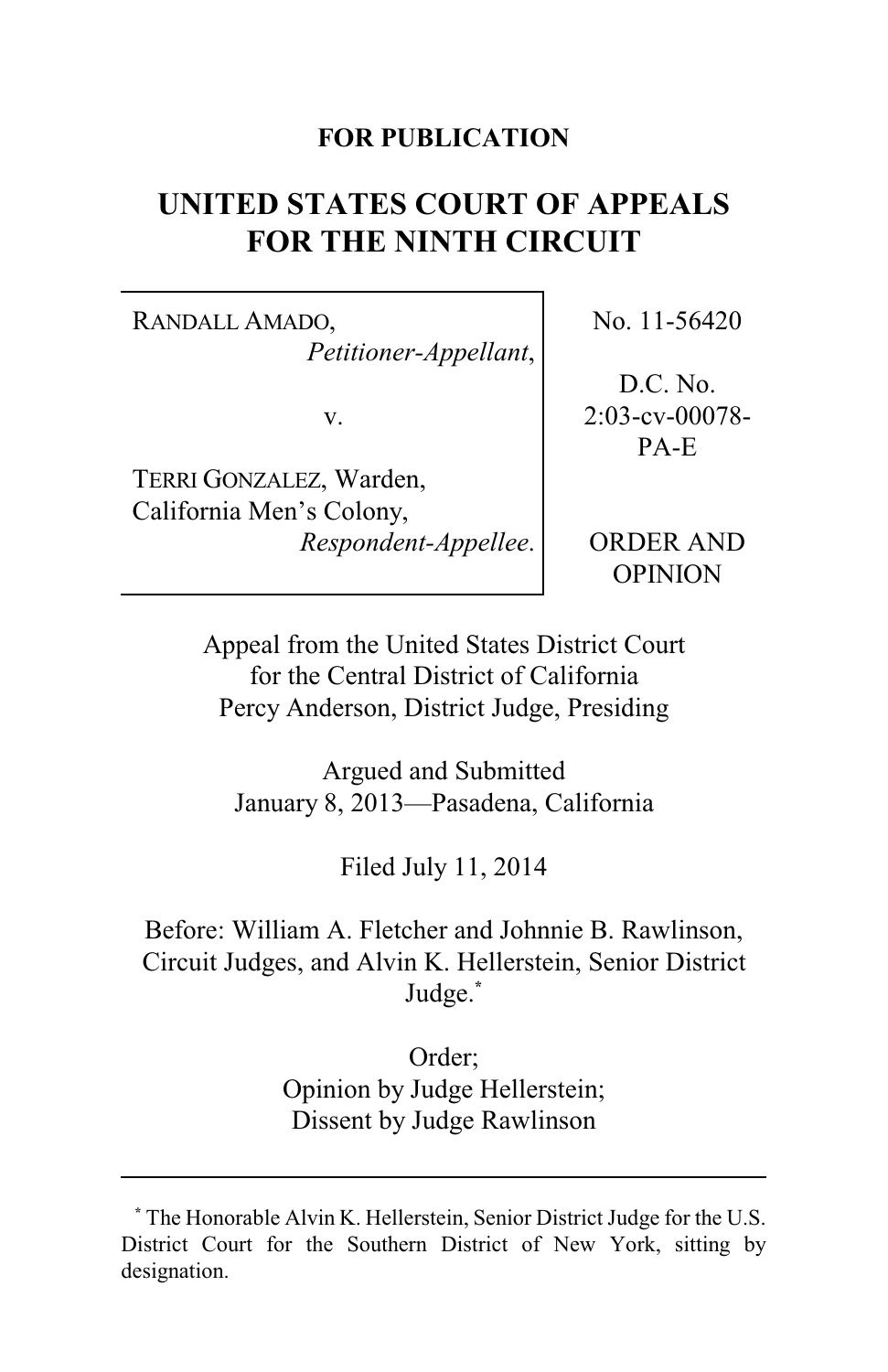#### **SUMMARY\*\***

#### **Habeas Corpus**

The panel withdrew an Opinion and Dissent filed October 30, 2013, filed a superseding Opinion and Dissent, denied a petition for rehearing, and denied a petition for rehearing en banc on behalf of the court, in an appeal from the denial of a 28 U.S.C. § 2254 habeas corpus petition in which the petitioner, convicted of murder, argued that the prosecution violated his rights under *Brady v. Maryland* by failing to disclose material information that would have enabled defense counsel to impeach the credibility of a critical witness.

The panel gave AEDPA deference to rulings of the California Court of Appeal, as required by *Harrington v. Richter* and *Johnson v. Williams*, but did not give deference to the Superior Court's finding of immateriality.

The California Court of Appeal held under California Penal Code § 1181(8) that petitioner had not established (1) "the newly-discovered nature of the evidence," and (2) his counsel's "inability to discover and produce the evidence at trial, with the exercise of due diligence." The panel held that the Court of Appeal's decision that the petitioner had not established that the evidence was newly discovered was an unreasonable determination of the facts. The panel held that the Court of Appeal's requirement of due diligence was

**<sup>\*\*</sup>** This summary constitutes no part of the opinion of the court. It has been prepared by court staff for the convenience of the reader.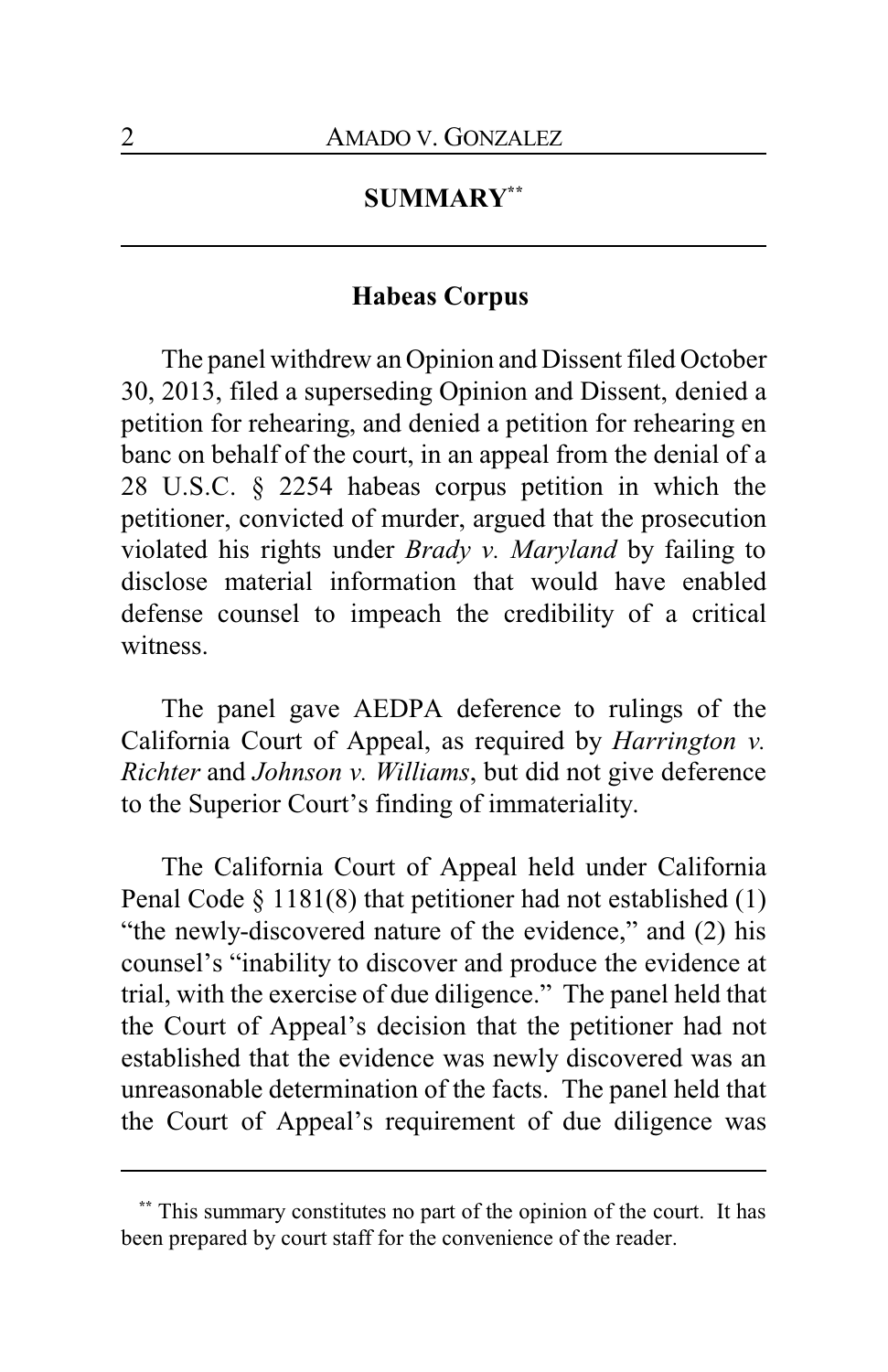contrary to, or involved an unreasonable application of, clearly established federal law, as determined by the Supreme Court of the United States.

Because the Court of Appeal's decision did not survive AEDPA review, the panel reviewed the constitutionality of the petitioner's conviction and, specifically, his *Brady* claim. Reviewing *de novo*, the panel held that the prosecution had a *Brady* obligation to produce the witness' conviction and probation records and that the evidence was material, rendering the government's failure to disclose it prejudicial.

The panel remanded with instructions to grant the writ and to release the petitioner unless the district attorney, within 60 days, initiates proceedings for a new trial.

Judge Rawlinson dissented. She focused her analysis on whether the state court's denial of relief was objectively unreasonable, not whether the petitioner suffered prejudice in the first instance, and was unable to say that no fairminded jurist could disagree that the state court's decision applying *Brady* was unreasonable. She criticized the majority's conducting a *de novo* analysis of, rather than deferring to the state court's interpretation of, a state statute.

# **COUNSEL**

John Lanahan (argued), San Diego, California, for Petitioner-Appellant.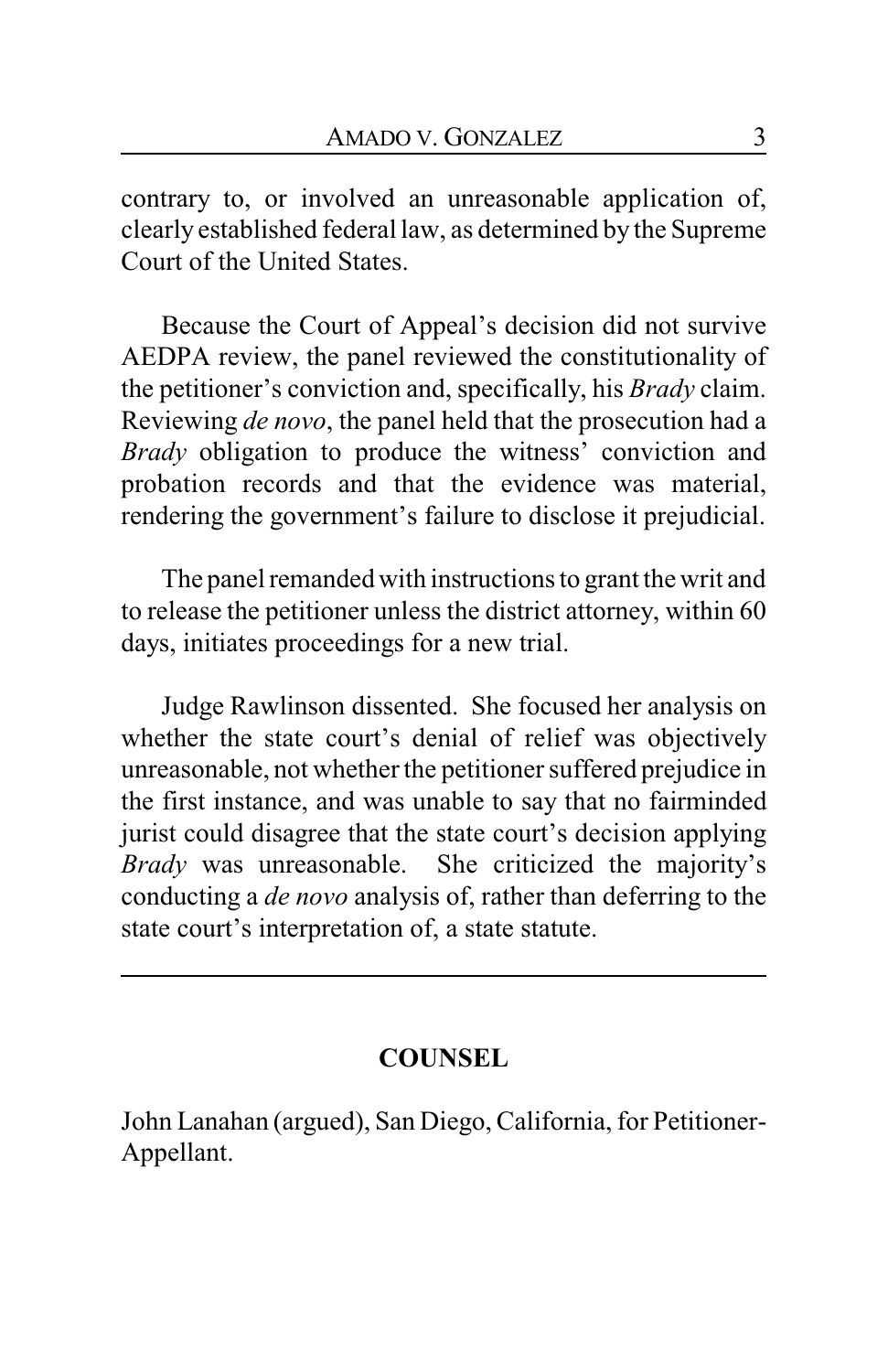Kamala D. Harris, Dane R. Gillette, Lance E. Winters, Kenneth C. Byrne, and David A. Wildman (argued), Office of the Attorney General of California, Los Angeles, California, for Respondent-Appellee.

#### **ORDER**

The Opinion and Dissent filed October 30, 2013, and appearing at 734 F.3d 936 (9th Cir. 2013), are hereby withdrawn. They may not be cited as precedent by or to this court or any district court of the Ninth Circuit. A superseding Opinion and Dissent are being filed concurrently with this order.

With the amended disposition, Judge W. Fletcher voted to deny the petition for rehearing and to reject the suggestion for rehearing en banc. Judge Rawlinson voted to grant the petition for rehearing and to grant the suggestion for rehearing en banc. And Judge Hellerstein voted to deny the petition for rehearing and recommended rejection of the suggestion for rehearing en banc.

The full court has been advised of the petition for rehearing en banc and no judge has requested a vote on whether to rehear the matter en banc. *See* Fed. R. App. P. 35.

Accordingly, the petition for rehearing and rehearing en banc is hereby **DENIED**. The court will entertain further petitions for rehearing and rehearing en banc with respect to the superseding Opinion.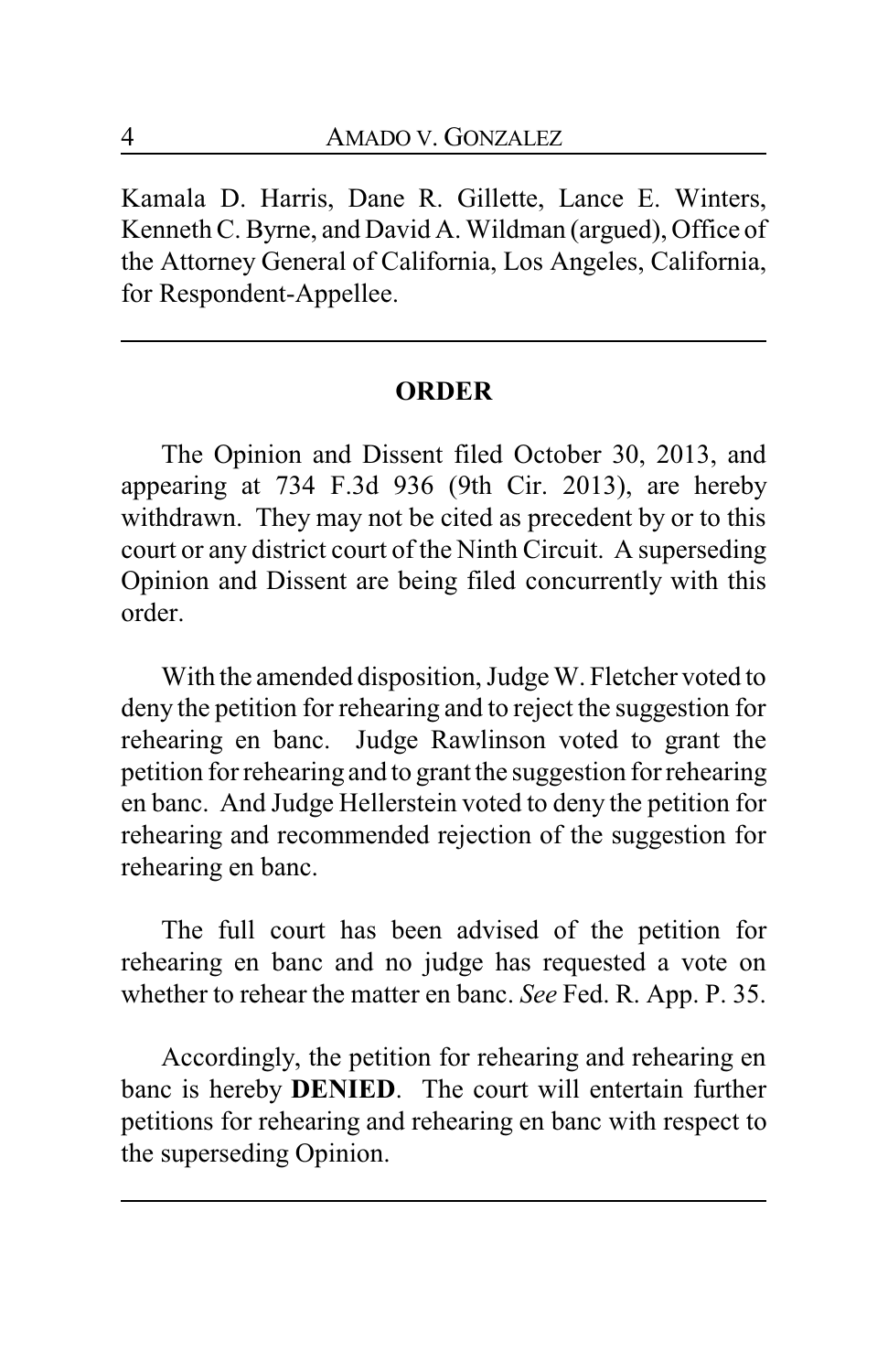### **OPINION**

HELLERSTEIN, Senior District Judge:

Violence between street gangs is a scourge to communities. The prosecutors who prosecute crimes committed by these gangs perform a vital service. But prosecutors must be vigilant that excessive zeal does not violate a defendant's constitutional right to a fair trial. When that occurs, the courts must balance the needs of the community with a defendant's constitutional right to a fair trial.

Randall Amado was convicted in 1998 by a Los Angeles jury of aiding and abetting a senseless murder in a public bus. The prosecutor neglected, however, to discharge his obligation to disclose material information that would have enabled defense counsel to impeach the credibility of a critical witness against Amado. We hold in this opinion that the prosecution's failure, in violation of clearly established federal law as determined by the U.S. Supreme Court, requires that Amado be given a new trial.

### **I. The Facts of Record and the Prior Proceedings**

### **A. The Shooting**

In 1996 and 1997, the Bounty Hunter Bloods and 118 East Coast Crips were rival street gangs in southern Los Angeles. Some members of the Bounty Hunter Bloods gang attended Centennial High School, and traveled to and from school on public bus No. 53 through neighborhoods claimed by the 118 East Coast Crips. The gang members identified themselves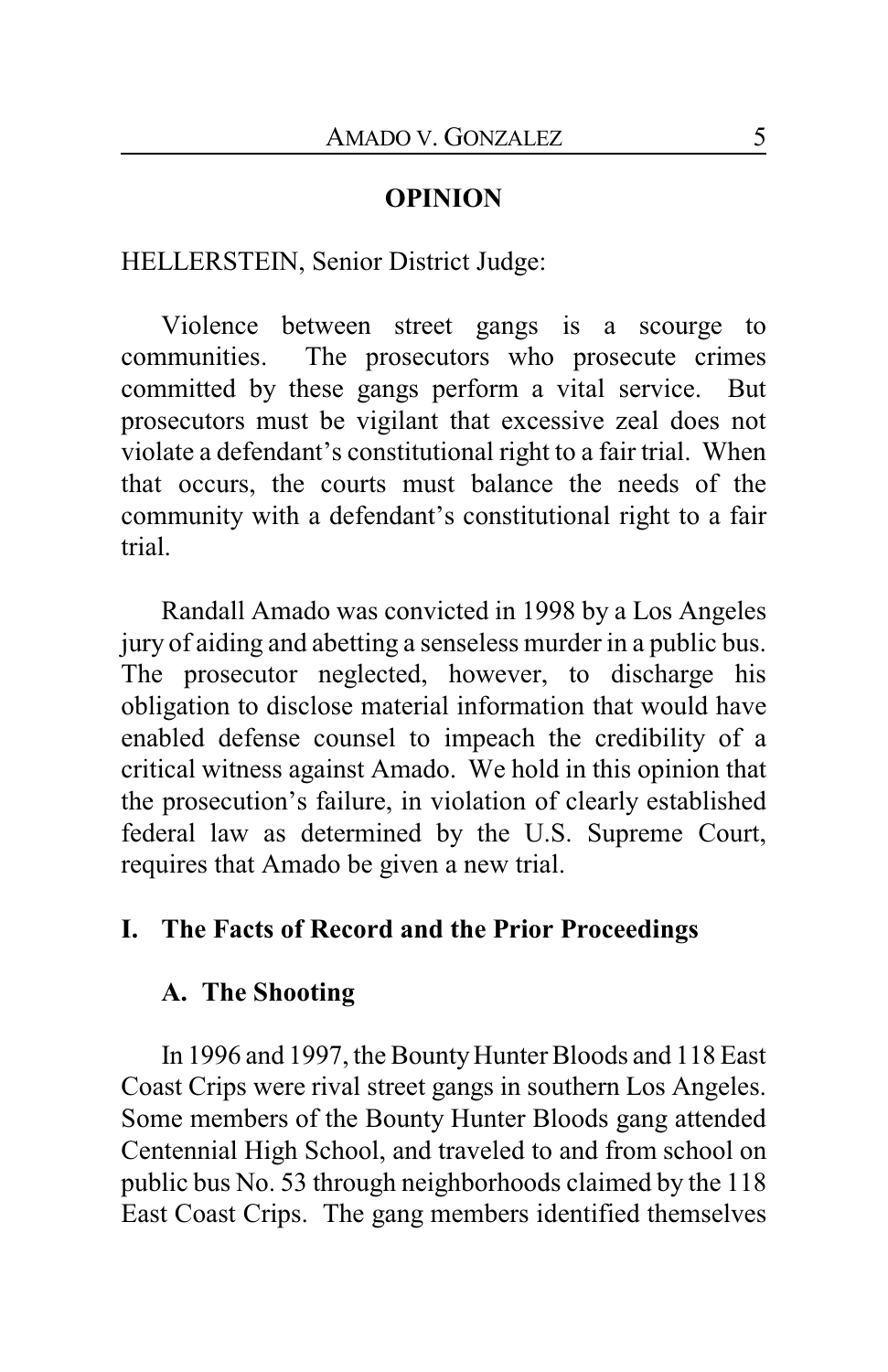by the colors of their clothing: red for the Bloods, and blue for the Crips. As bus No. 53 passed through the Crips' neighborhoods, members of the Bloods gang on board frequently taunted, flashed gang signs at, spit at, and threw objects at Crips gang members standing at the bus stops.

On January 15, 1997, two members of the 118 East Coast Crips, Robert Johnson and Wilbert Pugh, decided to retaliate. Their friend, Nicholas Briggs, overheard the two propose that a large group of Crips board bus No. 53 and attack Bloods members inside. Briggs testified that Johnson carried a gun at that meeting, but that there was no discussion of shooting anyone. Johnson and Pugh decided that the attack would occur the next day, but Briggs had a court appearance to attend and declined to join them.

The following afternoon, Johnson, Pugh, and a group of their friends met near the intersection of Imperial Highway and Avalon Boulevard. When a No. 53 bus approached, at about 3:20 pm, Pugh yelled "Y'all ready?" and the group moved toward the bus as it pulled into a bus stop. Pugh and at least one other unidentified gang member boarded the bus, and Pugh cursed the Bounty Hunter Bloods members in the back. One of the Crips, possibly Pugh, shouted "Shoot this m f bus up," and the Crips exited. Johnson, behind the bus, poked a gun through the rear window, aimed at a passenger dressed in red, and fired, hitting two others. Corrie Williams, a student at Centennial High School, was shot in the neck and killed. Tammy Freeman, her friend, was shot in the arm. The bus driver sped off, stopping a few blocks away when he felt it was safe.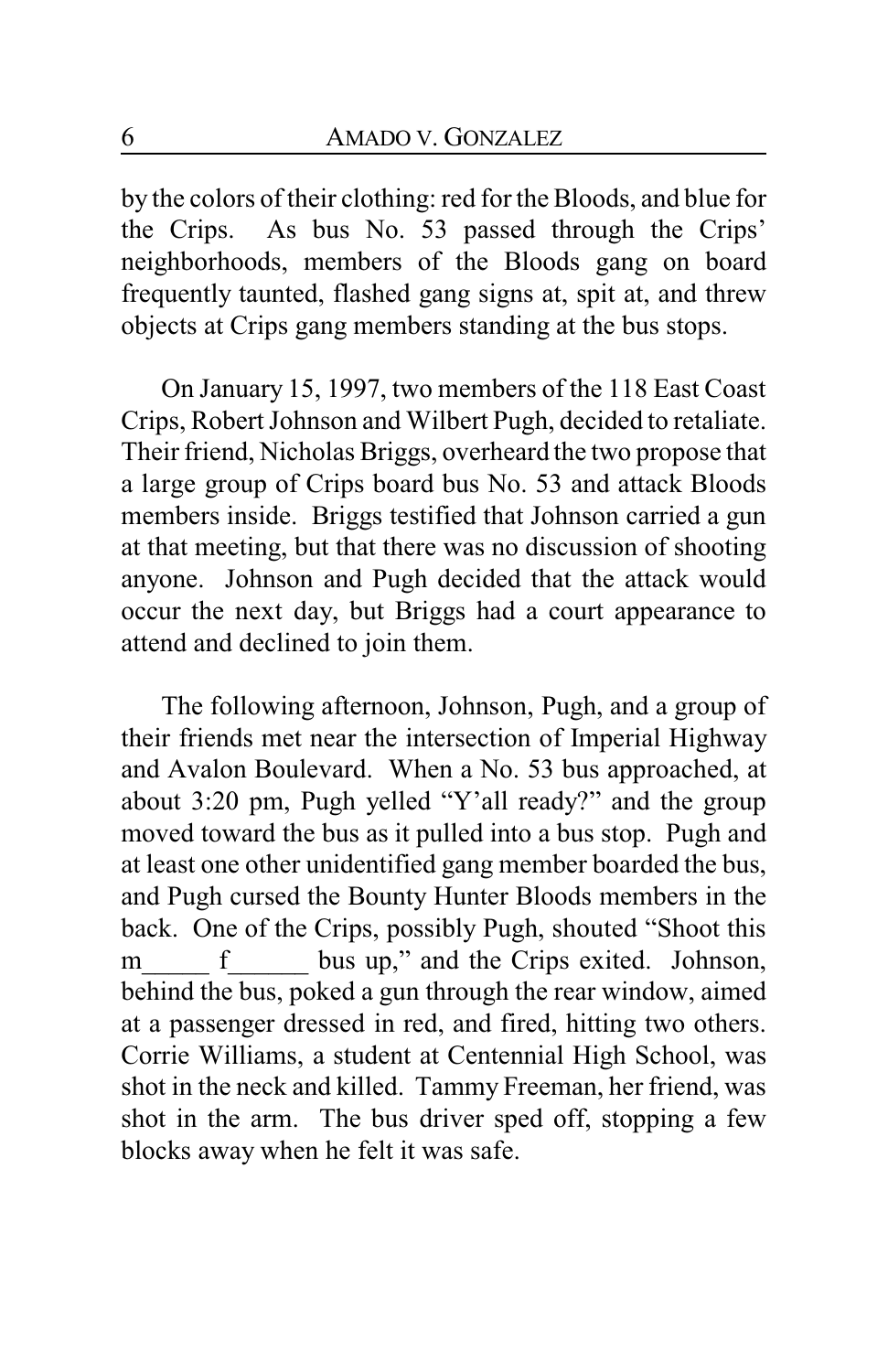### **B. The Arrest and Prosecution**

Amado was arrested with Briggs the next night. At the time, Amado and Briggs were drinking and smoking marijuana in a backyard near the location of the shooting, and across the street from Amado's home. Johnson and Pugh fled to Milwaukee, Wisconsin. Johnson was arrested in Milwaukee approximately a week after the murder, and he confessed to the shooting. Pugh was also arrested in Milwaukee, although not until a year after the bus attack occurred.

Amado was indicted in Los Angeles County Superior Court on charges of first degree murder, premeditated attempted murder, assault with a firearm, and shooting at an occupied motor vehicle. The prosecution accused Amado of aiding and abetting the shooting by running with Crips gang members to ambush and surround the bus, and by carrying a gun to the scene.

The court and prosecution were concerned about intimidation of witnesses, and retaliation against those who testified. This fear was driven in part by the fact that Pugh was still at large at the time the proceedings began. Based on interviews of witnesses in camera, the Superior Court ordered that the addresses and phone numbers of witnesses be withheld from the defense, and that the prosecution make witnesses available for interviews by the defense at the courthouse. Warren Hardy was one of those witnesses, but Amado's trial counsel, Richard Lapan, did not interview him.

Pugh, Johnson, and Amado were tried together before two juries, one for Johnson, the alleged shooter, and the second,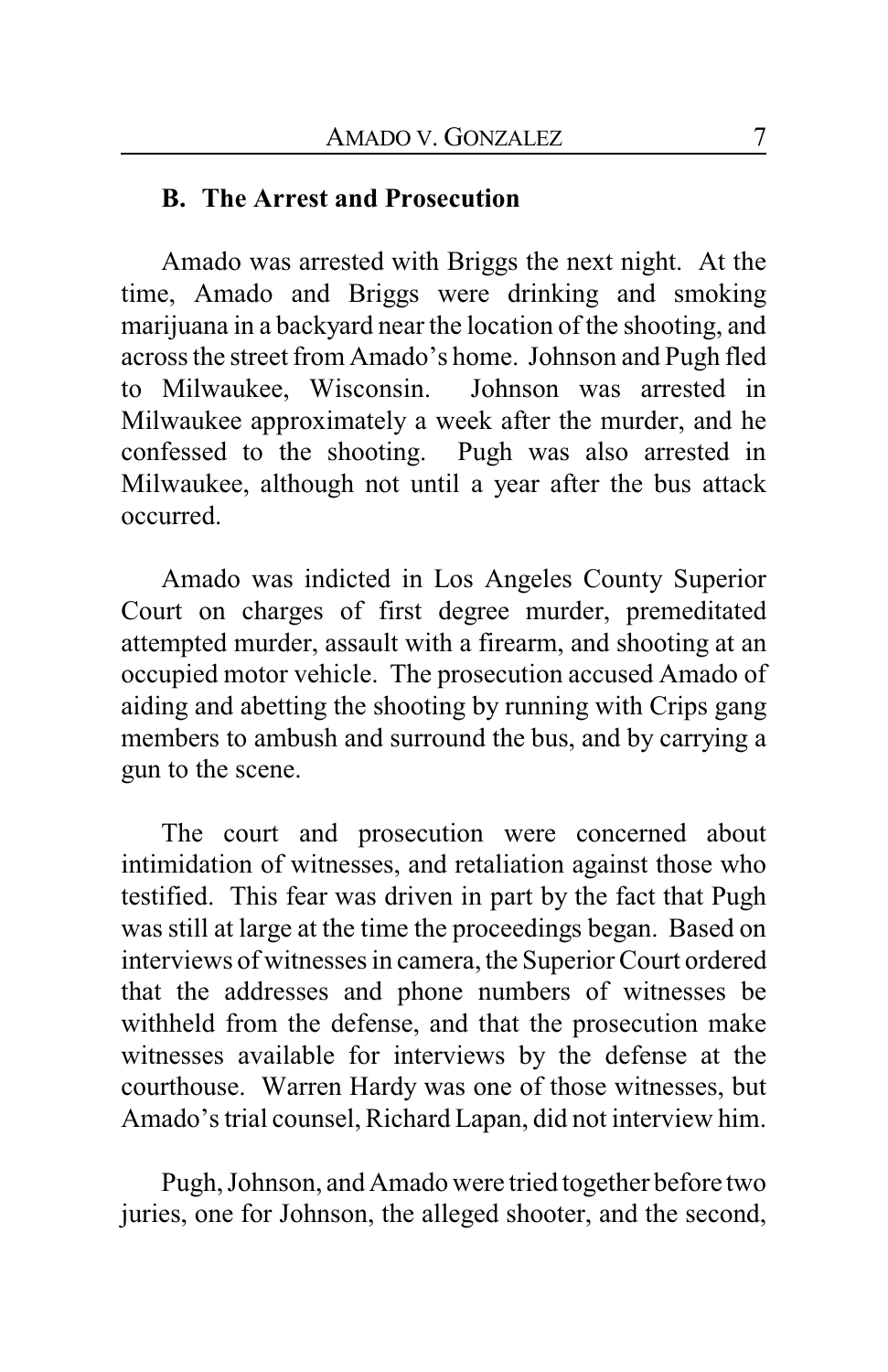for Pugh and Amado, the alleged aiders and abettors. While many witnesses testified as to Pugh's and Johnson's roles in the shooting, the evidence against Amado was more limited. Two witnesses testified that Amado was part of the group that gathered at the bus stop. John Grisson, a high school classmate of Amado, testified on direct that he was at the intersection of Imperial Highway and Avalon Boulevard, and saw Amado, with others, running toward the bus. However, when pressed on cross, Grisson testified that when he had seen Amado with the group it had been a few minutes before the shooting, and that he did not see Amado run toward the bus prior to the shooting, or away from the bus after the shooting. The second of the two witnesses, Natasha Barner, Pugh's girlfriend at the time of the shooting, testified that she saw Amado, along with a crowd, "coming across the street" toward the bus stop prior to the shooting. **<sup>1</sup>** Barner said that she did not see Amado with a gun. Barner, corroborated by another witness, testified that she knew only that Johnson and Pugh were members of the 118 East Coast Crips, and no witness testified that Amado was a member of the gang. Amado, however, did have the nickname "Bang," which some viewed as a gang moniker.

Warren Hardy, who originally identified himself to the police as Warren Collins, was the keywitness against Amado. Hardy lived less than a block from the intersection of Imperial Highway and Avalon Boulevard. Hardy testified that, from

**<sup>1</sup>** Contrary to the dissent's suggestion, neither Grisson nor Barner testified that they saw Amado board the bus. The two stated only that Amado was among the group of six to eight teenagers at the bus stop. According to most of the witnesses, only two teenagers boarded the bus. Pugh was identified as one of the two. No witness testified that Amado was the other.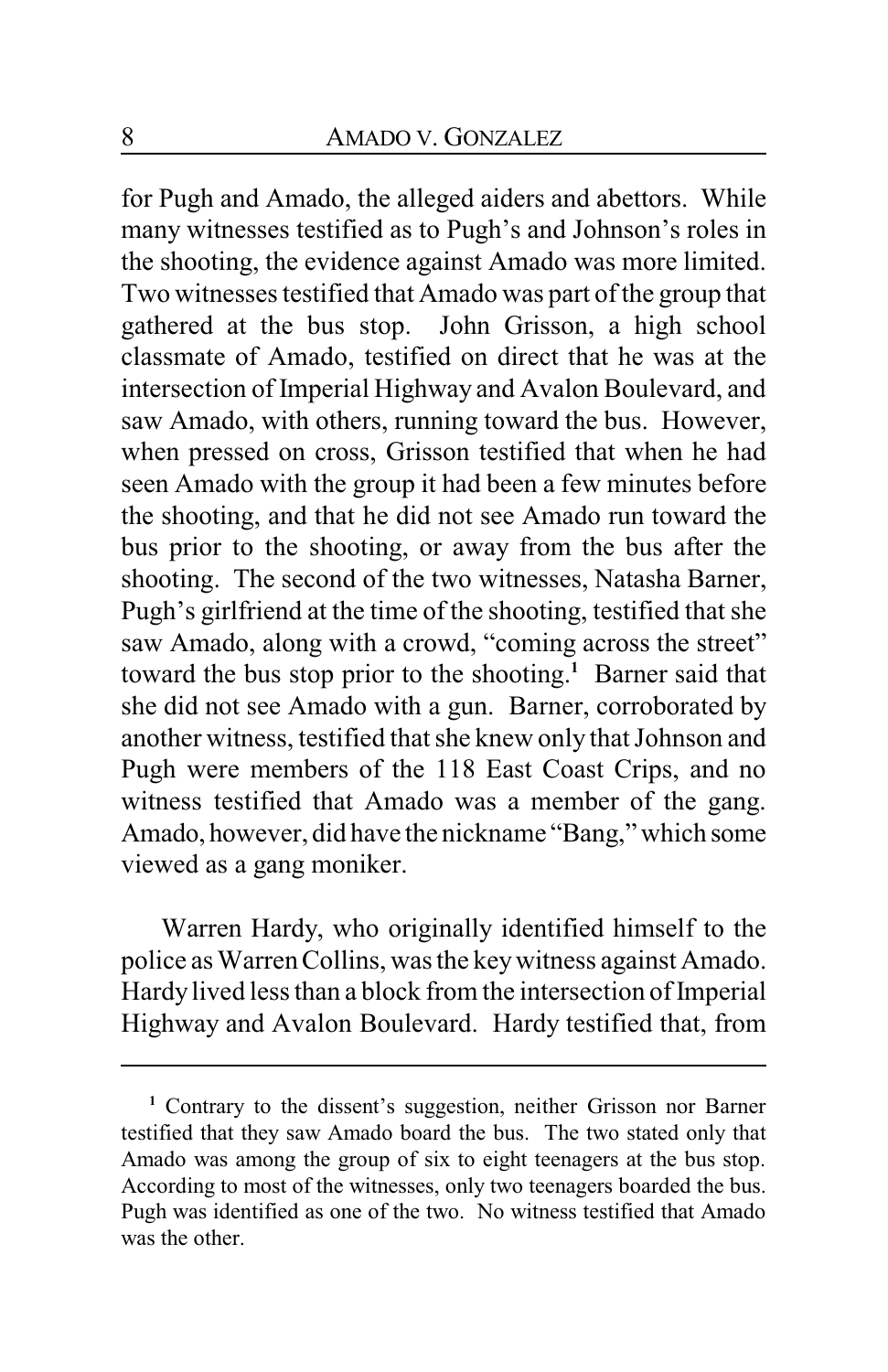his balcony, minutes before the shooting and from a distance of approximately 35 feet, he saw a short, chubby boy with slicked-back hair and a pony-tail carrying a handgun and trailing a group of teenagers heading towards Avalon Boulevard. Hardy testified that he then heard gunfire, and, shortly after, he saw several of these same teenagers run down the street. The next night, Hardy testified, he heard several teenagers behind his building talking and laughing about the shooting. Hardy testified that he called the police, who responded, found Amado and Briggs in the area where Hardy had placed the laughing teenagers, and arrested them.

At trial, Hardy could not identify Amado, neither as the person who he said had carried a gun, nor as one of the teenagers who had gathered the next night behind his building. The best that Hardy could do was to identify Amado's hairstyle as similar to the hairstyle of the person he saw with the gun. On cross examination, Hardy testified that his vision was poor, that he could not remember key details about what he saw behind his building, and that he did not want to testify because he feared for his safety.

Because of Hardy's reluctance to testify and his lack of memory, the prosecution called LAPD Detective Michelle Esquivel to testify about statements Hardymade the day after the shooting, at the time of Amado's arrest. Esquivel, reading from the notes she had taken while interviewing Hardy, testified that Hardy had identified Amado as the person who had carried a gun to the shooting. **<sup>2</sup>** Esquivel quoted Hardy as

**<sup>2</sup>** California law allows prior inconsistent statements of a witness to be admitted into evidence, even if not made under oath. *See, e.g.*, *People v. Ledesma*, 140 P.3d 657, 710 (Cal. 2006) (affirming the trial court's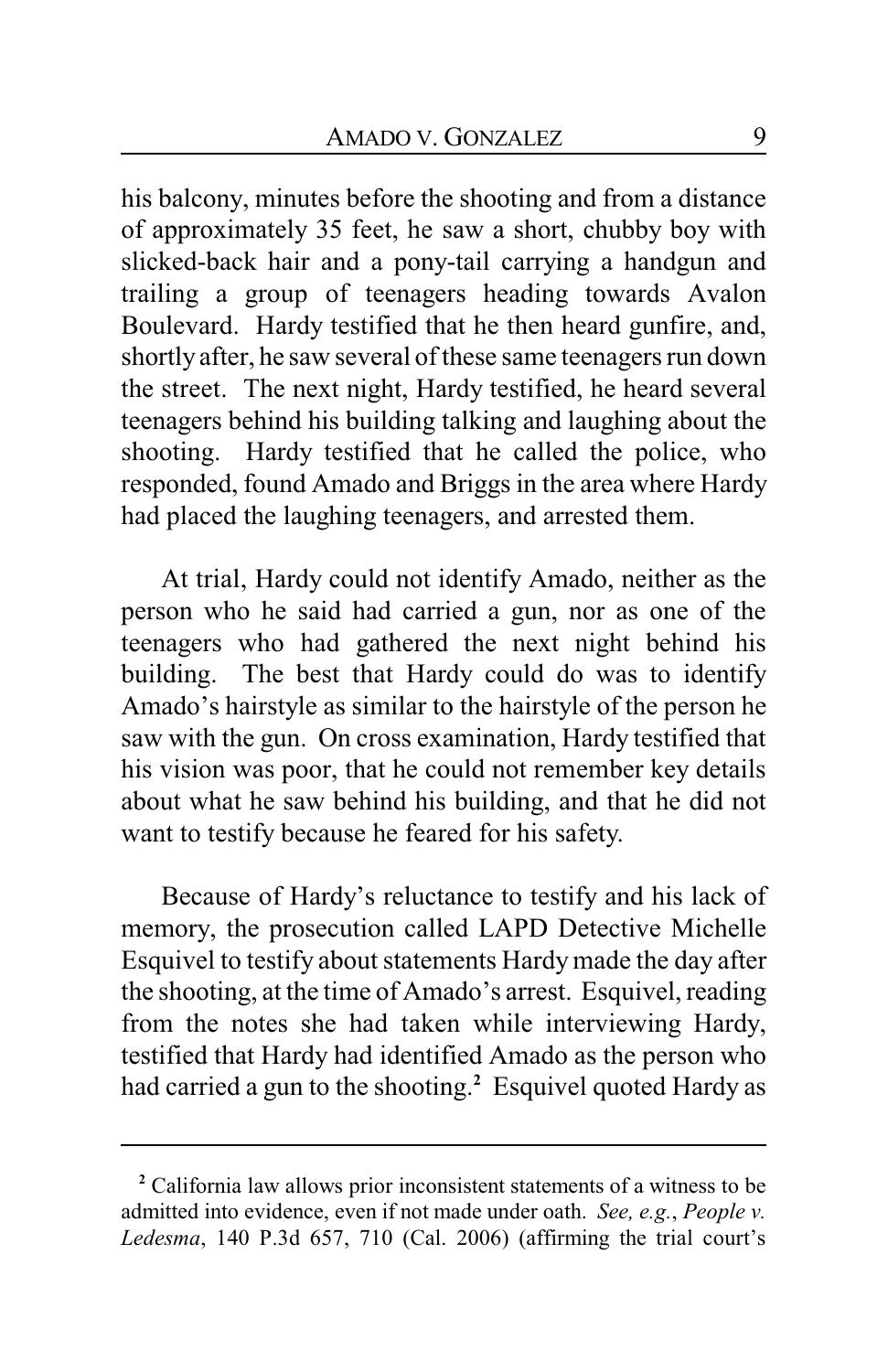describing the teenager as a "light-skinned, chubby male black . . . [with] a blue short-sleeved shirt, and his hair was long, slicked back." Esquivel wrote that when the police informed Hardy that Amado and Briggs had been arrested, a fellow detective asked if they "had the correct guys," and Hardy answered, "Yes."

During closing arguments, the prosecution emphasized Hardy's statement to the police that Amado carried a gun as reliable evidence of his guilt:

> Now, what did Mr. Hardy say? Randall Amado or somebody that looks like him is the guy that he saw on January the 16th, 1997, carrying a gun. The only reason why he is going to say that, or say words to the effect of he's possibly the guy that did the shooting is because he thinks that's the guy who he saw on January the 16th, 1997, with a gun. That's the only reason why you make that statement. The only reason. Now, why is Randall Amado carrying a gun to a fistfight? Is it because he himself thought this could possibly evolve into something else other than a fistfight? And if so, did he think in his own mind that the natural and probable consequences of agreeing to get into a fight could result in a shooting, so I better have myself armed before I go over there?

decision to allowa police officer to testify as to his prior conversation with a witness after that witness testified that he could not remember the conversation).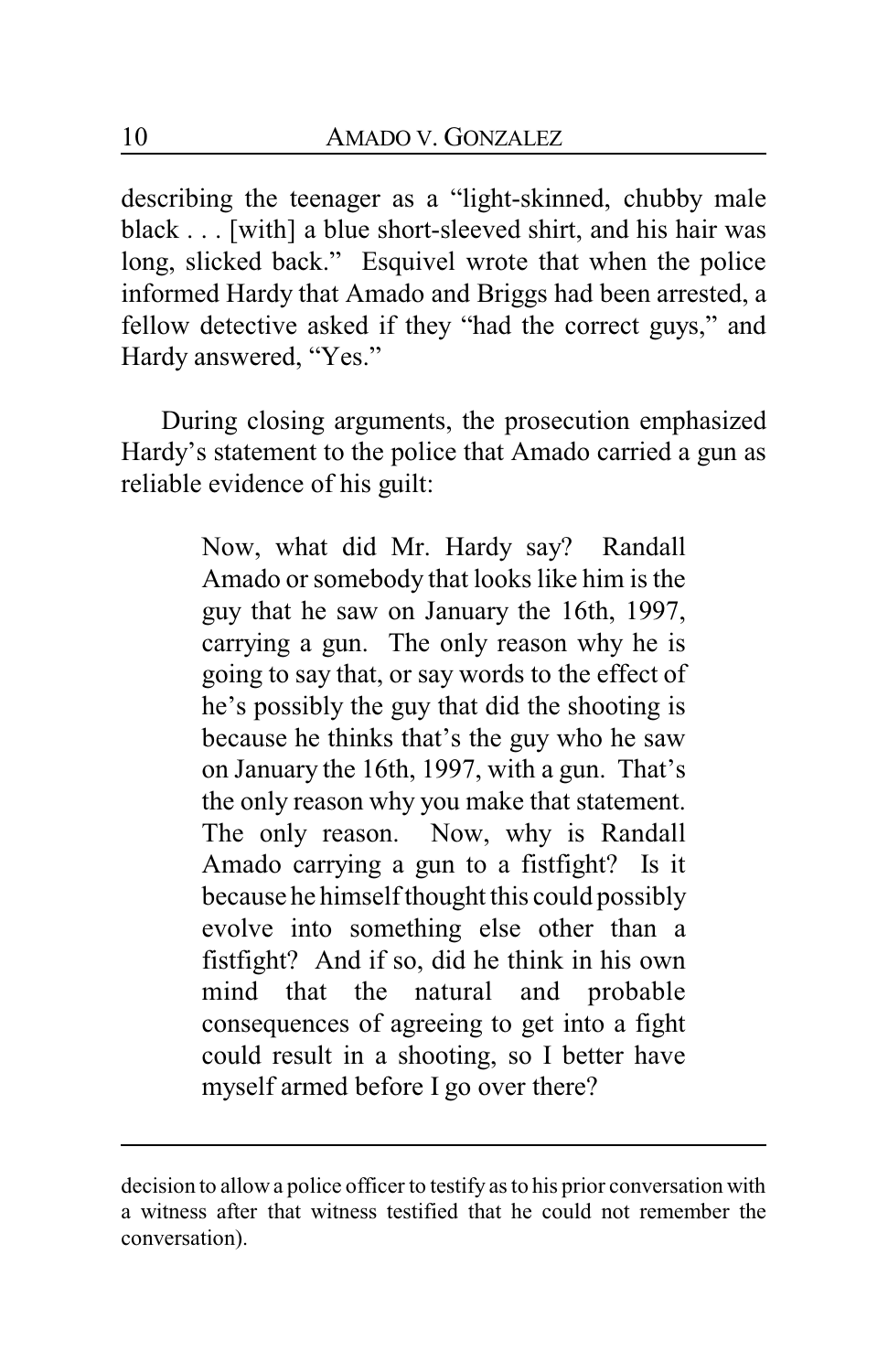On November 30, 1998, Amado was convicted of all charges. He was sentenced to 27 years to life in prison.

### **C. Amado's Motion for a New Trial and His Appeal**

Following his conviction, Amado moved for a new trial. His attorney, Richard Lapan, based his motion on the failure of the prosecution to produce a probation report on the main witness against Amado, Warren Hardy. Lapan represented that the probation report on Hardy came into Lapan's possession "after trial,"**<sup>3</sup>** and that the probation report disclosed that Hardy had pleaded guilty to committing a robbery,<sup>4</sup> that he was on probation for that offense, and that Hardy had been a member of the Piru Bloods, an affiliated Bloods gang. The prosecution had not disclosed those facts, or given the probation report on Hardy to Amado's counsel. Lapan then interviewed Hardy, and Hardy wrote out a declaration (the "Hardy declaration") stating that he had been convicted of robbery "out of the Long Beach court" and that he had been a member of the Piru Bloods.**<sup>5</sup>**

Amado moved for a new trial on the ground that the prosecution had violated *Brady v. Maryland*, 373 U.S. 83 (1963), in failing to disclose Hardy's probation report. At a hearing held January 25, 1999, Lapan presented the Hardy

**<sup>3</sup>** Lapan did not disclose how the probation report came into his possession, stating only that he did not obtain it "until after trial."

**<sup>4</sup>** The record is not clear as to when Hardy was convicted. Lapan represented to the Superior Court that Hardy plead guilty to robbery in 1996. In his declaration, Hardy said he was convicted of robbery in 1997.

<sup>&</sup>lt;sup>5</sup> The declaration was dated January 21, but lacked a year.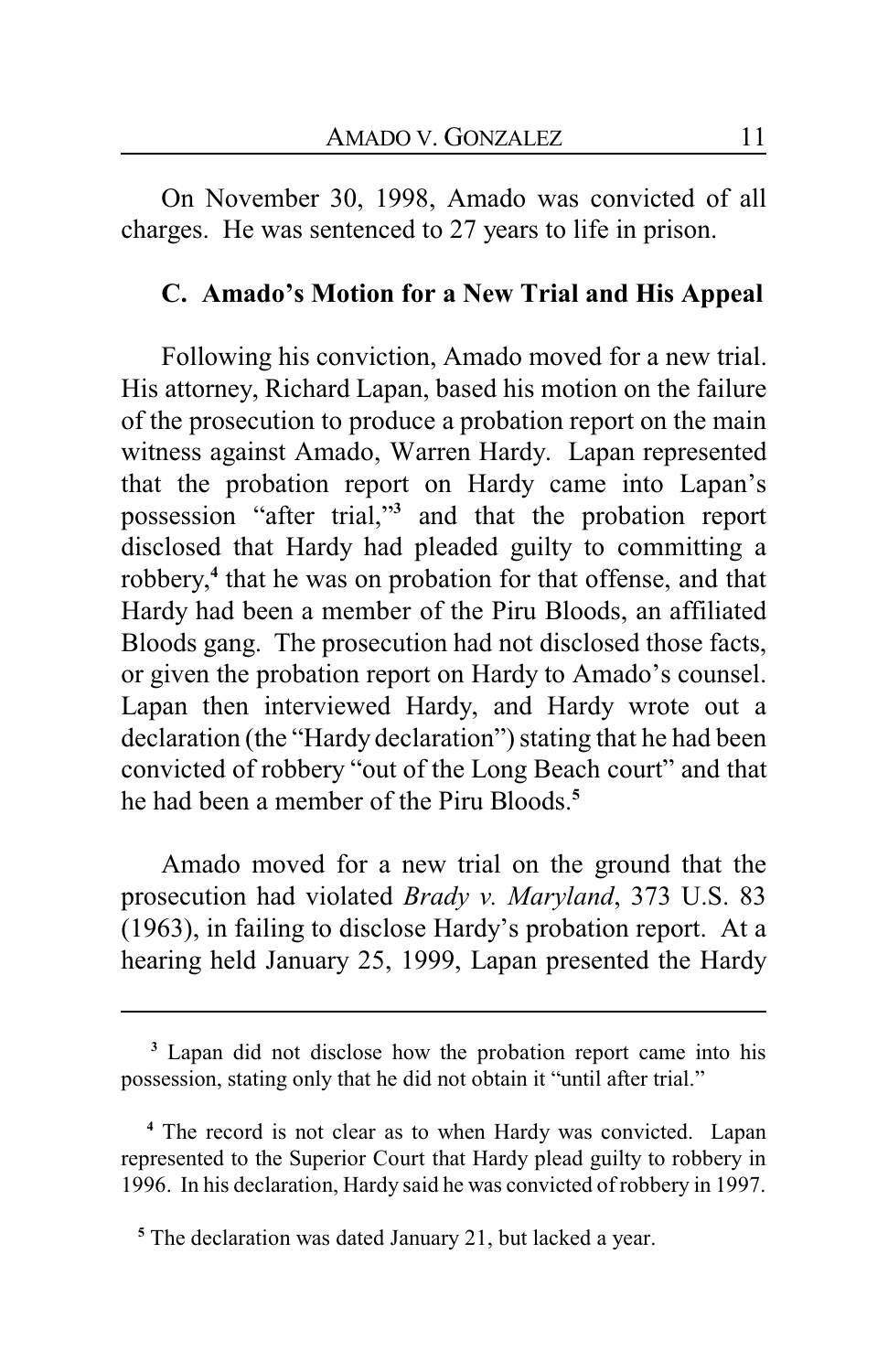declaration and represented that he had "just received [Hardy's] file on the robbery when he pled guilty in 1996 that indicated he was a Piru Blood." Lapan argued that there was a reasonable probability that the result of the trial would have been different had this "newly discovered evidence" been available to impeach Hardy, and that Amado was entitled to a new trial under *Brady*. The State countered that Lapan had failed to diligently pursue information about Hardy and therefore Amado was not entitled to a new trial, and that the new evidence would not change Hardy's credibility. The State argued, based on how "the testimony played out and the way that Mr. Hardy was found by the police and the way that he came forward, it's just not a situation where Mr. Hardy's credibility on what he testified to is going to be changed by the introduction of this new evidence."

The Superior Court held that, even though Hardy's prior conviction should have been disclosed to the jury, doing so would not have changed the result. The court concluded that other witnesses had placed Amado at the scene and that Hardy had been cross-examined vigorously as to his observations:

> Mr. Hardy is not the only person who put Mr. Amado at the scene. I don't think that any more aggressive cross-examination—and he was aggressively cross-examined on behalf of Mr. Amado by Mr. Lapan about his observations and his ability to perceive, and I think that the jury had the benefit of everything that they possibly could have short of the information of the robbery, which in a perfect world they should have had. But I don't know that it reaches the level that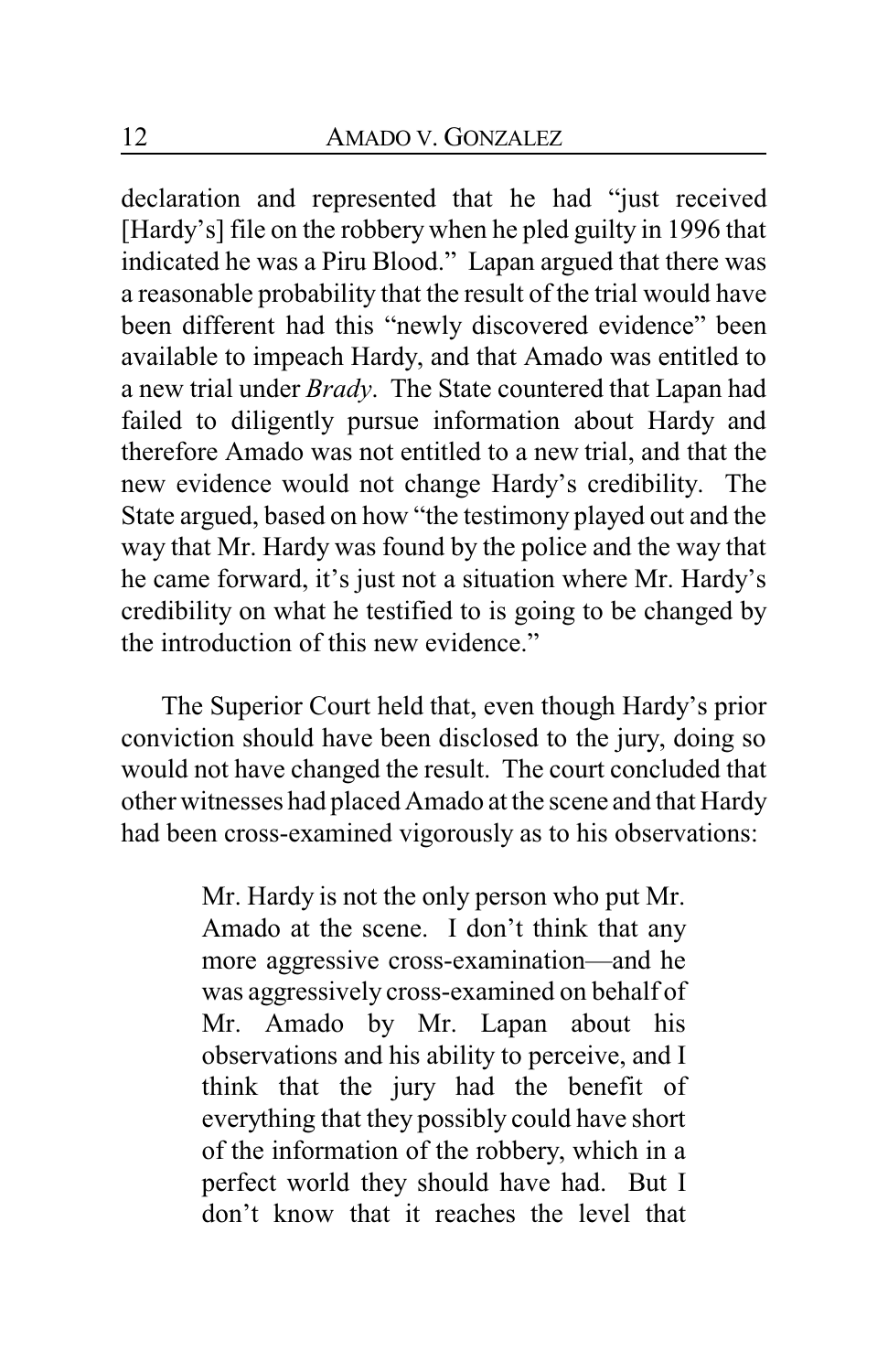warrants a new trial. I therefore am going to respectfully deny the motion before me for new trial.

Amado appealed to the California Court of Appeal, Second Appellate District. In response to concerns expressed by the appellate court at oral argument, Amado moved to augment the record to document that the Hardy impeachment evidence was "newly discovered." Defense counsel Lapan added the Hardy declaration to the record, and his own declaration (the "Lapan declaration"). The Lapan declaration stated that Lapan had received no information from the prosecution about Hardy's criminal background and gang affiliation and that "I did not learn until after trial that Warren Hardy was on felony probation as a result of a robbery conviction and that in the probation report from that offense, Hardy stated that he was a 'Piru Blood.'" The appellate court granted Amado's motion to augment the record.

In a June 14, 2001 unpublished opinion, the California Court of Appeal affirmed the Superior Court's denial of Amado's motion for a new trial, but on different grounds. The Court of Appeal determined that the impeachment material on Hardy was material, thus disagreeing with the ruling of the Superior Court. The Court of Appeal recited that "Hardy's declaration establishes what evidence would be available and its materiality (relevance to impeachment)." Nevertheless, the Court of Appeal affirmed.

The Court of Appeal's decision was based on California Penal Code § 1181(8). That section provides that a party moving for a new trial based on new evidence must establish that the evidence was newly discovered and could not have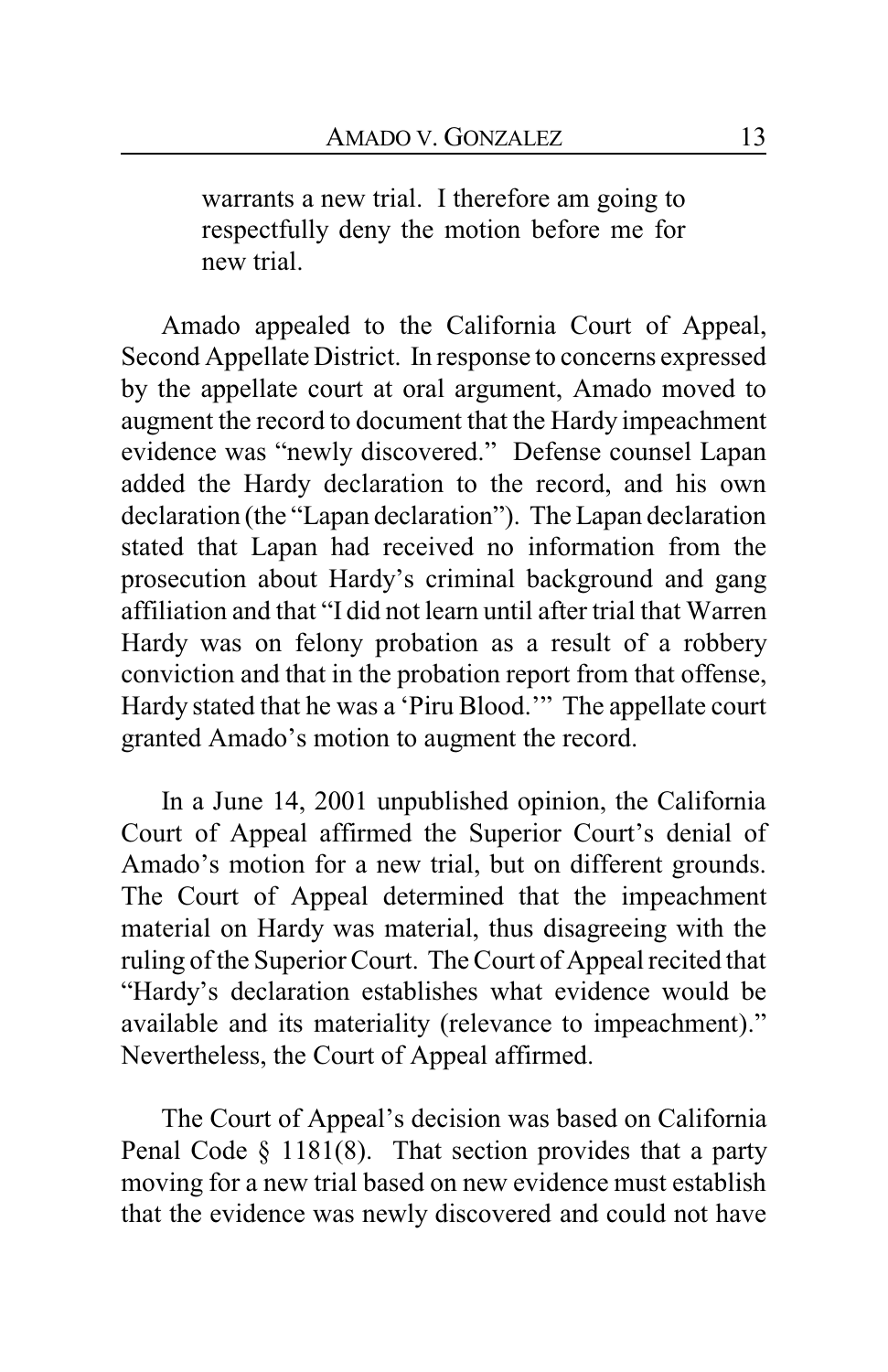been discovered with reasonable diligence. **<sup>6</sup>** The Court of Appeal held that Hardy's declaration did not satisfy  $\S 1181(8)$ because it "does not establish that the evidence is indeed newly discovered . . . nor does it establish that defense counsel could not have discovered the impeaching facts in the exercise of due diligence." The Court of Appeal further explained that Lapan's oral representation to the Superior Court, that the impeachment evidence against Hardy was newly discovered, did not satisfy § 1181(8) because it was not evidence, since counsel "was making argument, not testifying under oath." The Court of Appeal therefore affirmed the denial of Amado's motion for a new trial because he did not present "*any* evidence to establish that the impeaching facts about Hardy were newly discovered and could not have been discovered and produced at trial in the exercise of due diligence, let alone the best available evidence." And, since Amado failed to show that the evidence was newlydiscovered and could not have been discovered with due diligence, as section 1181(8) required, there was no showing that the prosecution's failure to turn over the impeachment material violated *Brady v. Maryland*. **7**

**<sup>7</sup>** The Court of Appeal also affirmed the Johnson and Pugh convictions, holding, among other things, that there was sufficient evidence to convict.

<sup>&</sup>lt;sup>6</sup> "[T]he court may, upon his application, grant a new trial . . . [w]hen new evidence is discovered material to the defendant, and which he could not, with reasonable diligence, have discovered and produced at the trial. When a motion for a new trial is made upon the ground of newly discovered evidence, the defendant must produce at the hearing, in support thereof, the affidavits of the witnesses by whom such evidence is expected to be given, and if time is required by the defendant to procure such affidavits, the court may postpone the hearing of the motion for such length of time as, under all circumstances of the case, may seem reasonable."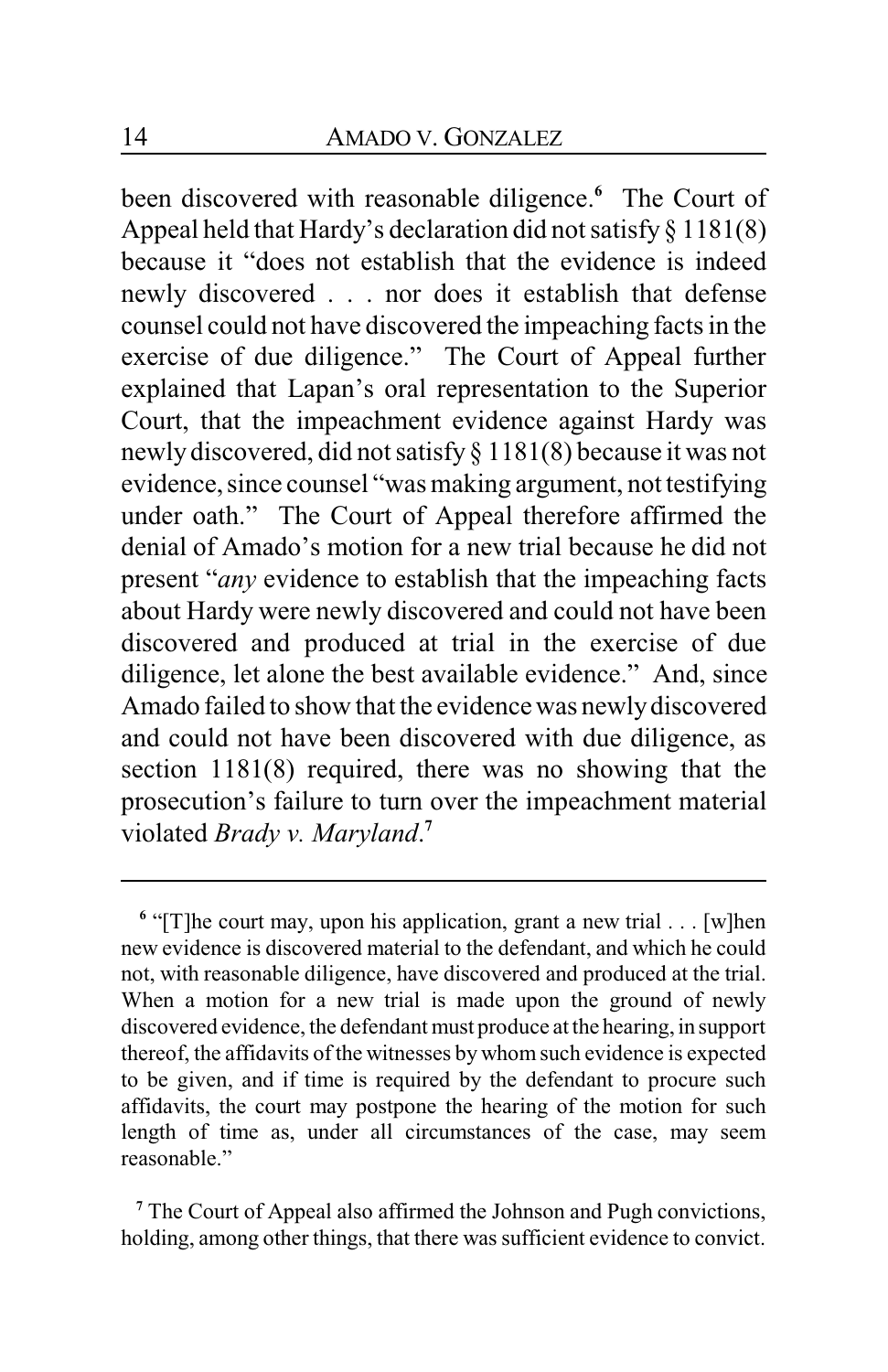Amado filed a petition with the California Supreme Court to review the Court of Appeal's decision, but the Supreme Court denied the petition. Amado thus "exhausted the remedies available" in the California courts. *See* 28 U.S.C.  $§$  2254(b)(1)(A).

### **D. Amado's Habeas Petition**

Amado filed a petition for a writ of habeas corpus with the U.S. District Court, Central District of California on January 6, 2003. *See* 28 U.S.C. § 2254. On May 16, 2003, the magistrate judge assigned to the case issued a Report and Recommendation ("R & R") recommending that Amado's petition be granted because the prosecution had violated Amado's constitutional rights under *Brady*. The R & R found that "the undisclosed *Brady* evidence was 'substantial and was far more damaging to [Hardy's] credibility than the impeachment evidence available to the defense at trial.'" (quoting *Benn v. Lambert*, 283 F.3d 1040, 1055 (9th Cir. 2002)).

The R  $&$  R lay in the district court for more than six years without action. On December 14, 2009, Amado filed an application for a ruling by the district court, but 19 more months passed before any decision. On July 20, 2011, eightand-a-half years after Amado filed his petition, the district court issued an order denying Amado's petition, and denying as well Amado's request for a Certificate of Appealability. *See* 28 U.S.C. § 2253. Applying a deferential standard of review, the court held that it was reasonable for the California courts to find that the State had not suppressed evidence, since Amado's trial counsel had had an opportunity to speak with Hardy, but had failed to do so. The court ruled also that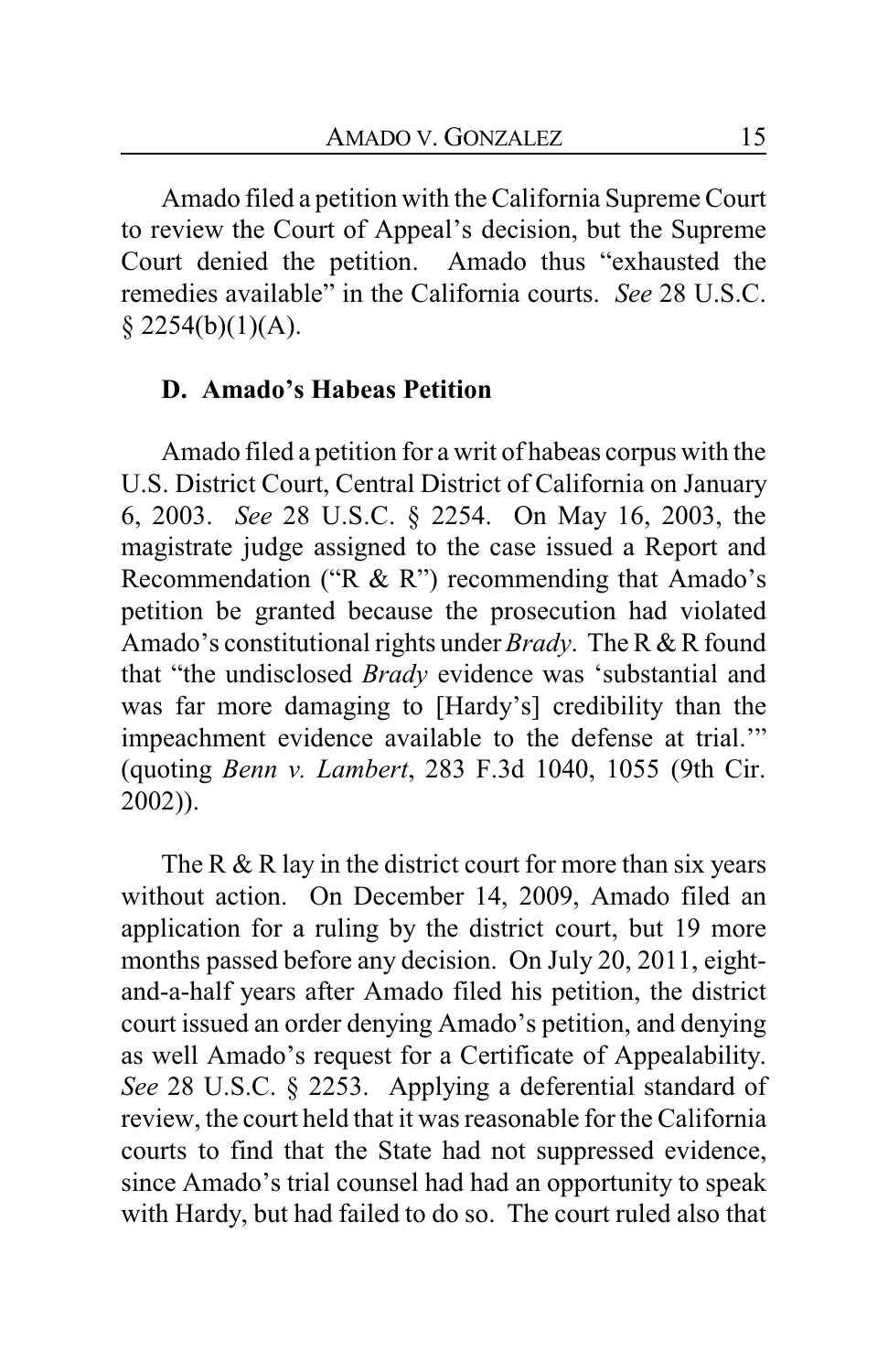Amado had not demonstrated prejudice "[i]n light of the substantial evidence against Petitioner on the prosecution's aiding and abetting theory."

Amado filed a notice of appeal on August 16, 2011. This Court granted a Certificate of Appealability on September 22, 2011 as to one issue: "whether prosecution's suppression of impeachment evidence violated appellant's right to due process under *Brady v. Maryland*, 373 U.S. 83 (1963)." We have jurisdiction to hear Amado's appeal under 28 U.S.C. §§ 1291 and 2253.

# **II. Discussion**

# **A. Standard of Review**

# **1. The Requirements of AEDPA**

Under the Antiterrorism and Effective Death Penalty Act of 1996 ("AEDPA") federal courts apply a deferential standard of review in habeas cases. *See* 28 U.S.C. § 2254. If a claim was "adjudicated on the merits in State court proceedings," a writ of habeas corpus may be granted only if the state court adjudication:

> resulted in a decision that was contrary to, or involved an unreasonable application of, clearly established Federal law, as determined by the Supreme Court of the United States; or . . . resulted in a decision that was based on an unreasonable determination of the facts in light of the evidence presented in the State court proceeding.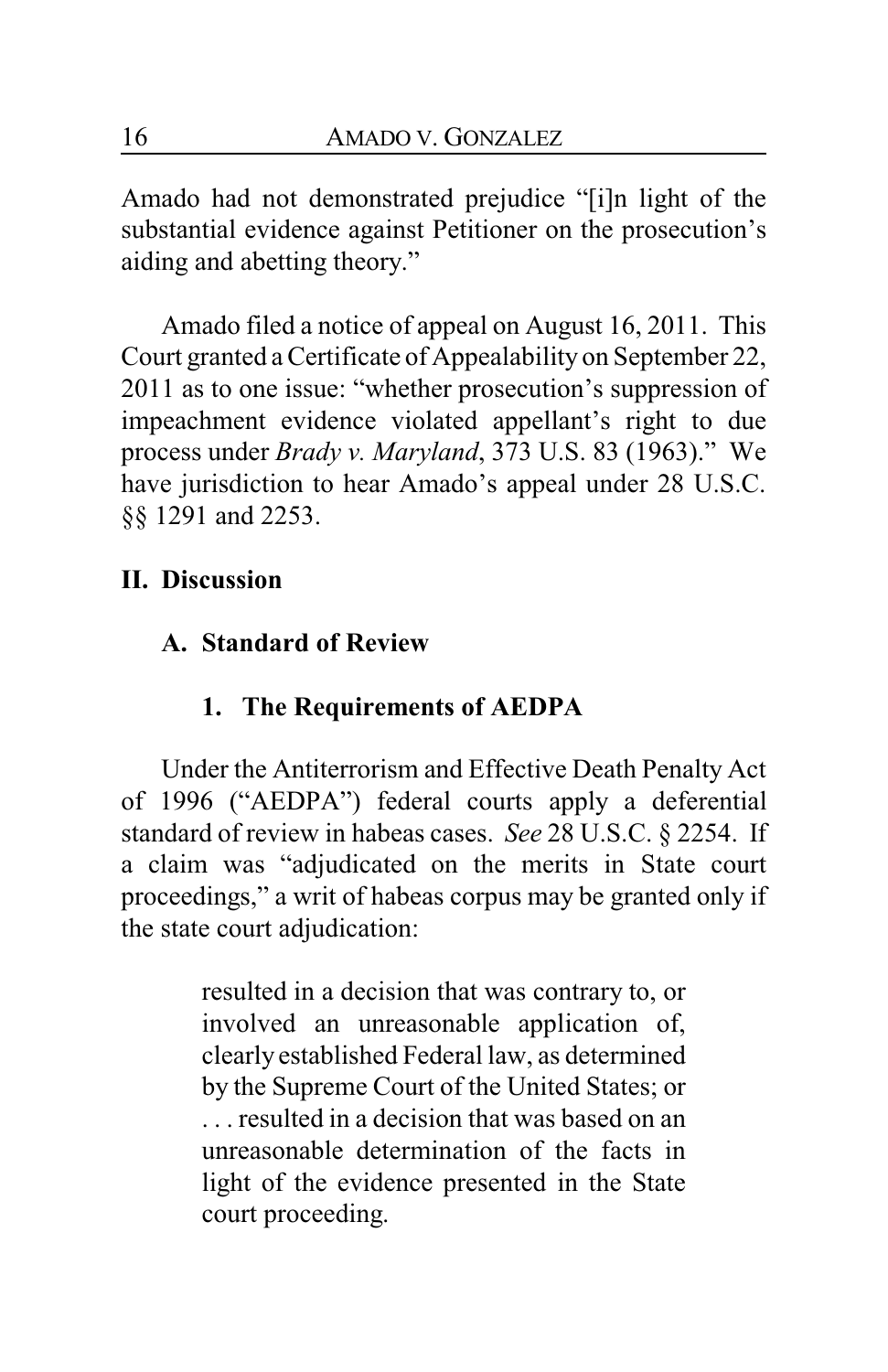28 U.S.C. § 2254(d). If the claim was not "adjudicated on the merits" by the state court, the review is to be *de novo*. *Pirtle v. Morgan*, 313 F.3d 1160, 1167 (9th Cir. 2002).

The first step in determining whether we give deference under § 2254(d) is to determine which state court decision we review. Under the Supreme Court's decision in *Ylst v. Nunnemaker*, we look "to the last reasoned decision" that finally resolves the claim at issue in order to determine whether that claim was adjudicated on the merits. 501 U.S. 797, 804 (1991). When the last reasoned decision is a state appellate court decision which "adopt[s]" or "substantially incorporate[s]" lower state court decisions, we may review those lower state court decisions as part of our review of the state appellate court's decision. *Barker v. Fleming*, 423 F.3d 1085, 1093 (9th Cir. 2005). But, where (as in this case) a lower state court issues a decision that the state appellate court does not agree with, we review the state appellate court's decision only and do not consider the lower state court's opinion. *See id.*; *Towery v. Ryan*, 673 F.3d 933, 944 n.3 (9th Cir. 2012).

The next consideration is whether the decision being reviewed is an adjudication on the merits. Under AEDPA, an adjudication on the merits is "a decision finally resolving the parties' claims . . . that is based on the substance of the claim advanced, rather than on a procedural, or other, ground." *Lambert v. Blodgett*, 393 F.3d 943, 969 (9th Cir. 2004) (alteration in original) (quoting *Sellan v. Kuhlman*, 261 F.3d 303, 311 (2d Cir. 2001)).

If a federal claim was presented to the state court and the state court denied all relief without specificallyaddressing the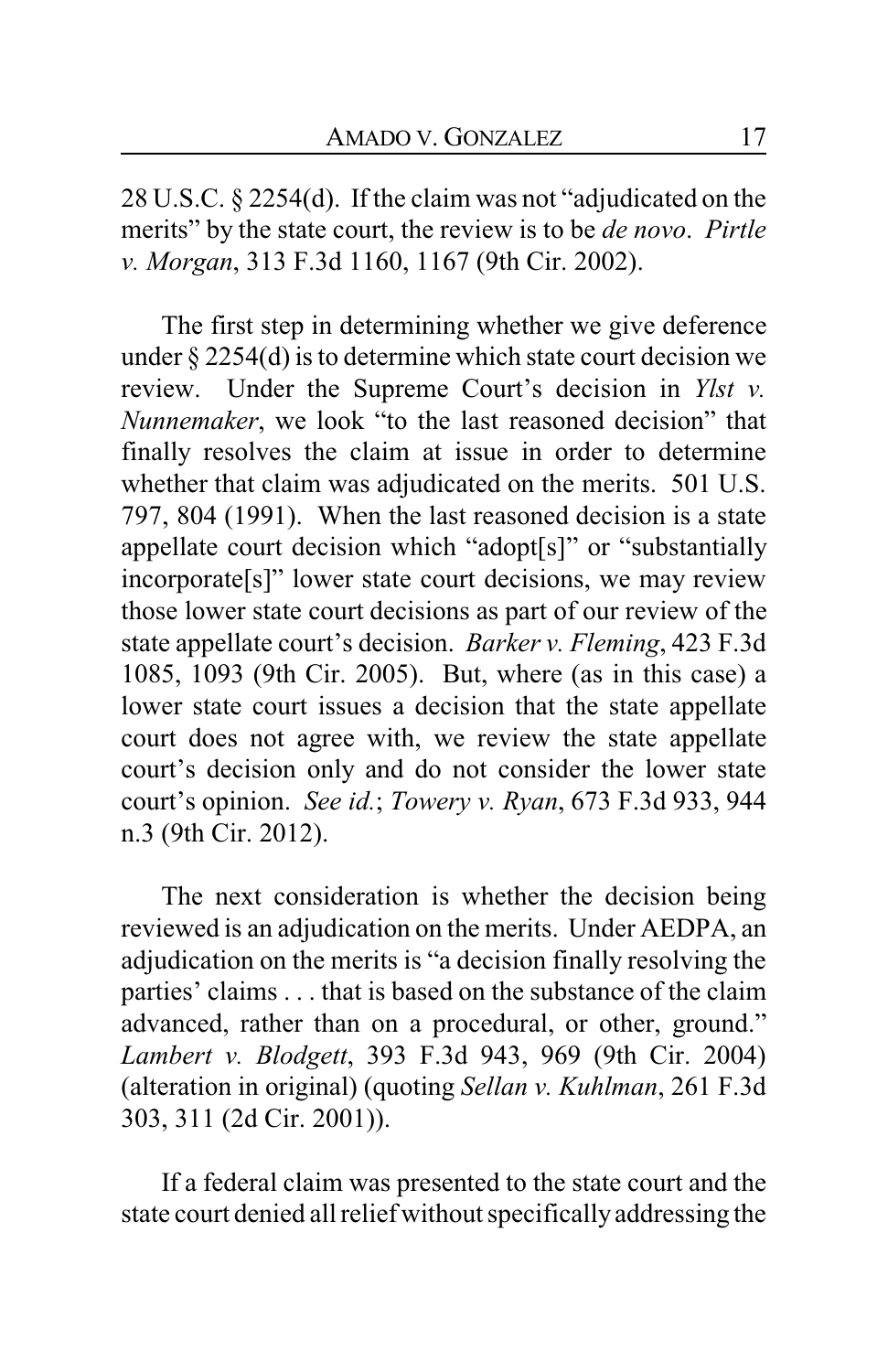federal claim, "it may be presumed that the state court adjudicated the claim on the merits in the absence of any indication or state-law procedural principles to the contrary." *Harrington v. Richter*, 131 S.Ct. 770, 784–85 (2011). In that case, we "must determine what arguments or theories . . . could have supported" the state court's rejection of the federal claim, and then give deference to those arguments or theories under AEDPA. *Id.* at 786. The presumption that a court adjudicated the claim on the merits is rebuttable, for example, if "the state standard is quite different from the federal standard" or "if a provision of the Federal Constitution or a federal precedent was simply mentioned in passing in a footnote or was buried in a string cite." *Johnson v. Williams*, 133 S.Ct. 1088, 1096 (2013).

Furthermore, if the state court decision gave reasons for its denial of the federal claim, we consider these reasons, and determine if the state court's adjudication was on the merits, or procedural. *See, e.g.*, *James v. Ryan*, 733 F.3d 911, 916 (9th Cir. 2013) (noting that *Johnson* "does not require us to ignore a state court's explicit explanation of its own decision").

To give deference, however, does not mean to surrender all inquiry. Under AEDPA, the federal court must ascertain if the state court decision "was contrary to, or involved an unreasonable application of, clearly established Federal law, as determined by the Supreme Court of the United States." 28 U.S.C. § 2254(d). If factual determinations are involved, the federal court must ascertain if the state court decision "was based on an unreasonable determination of the facts in light of the evidence presented in the State court proceeding." *Id.* If the federal court finds that the state court adjudication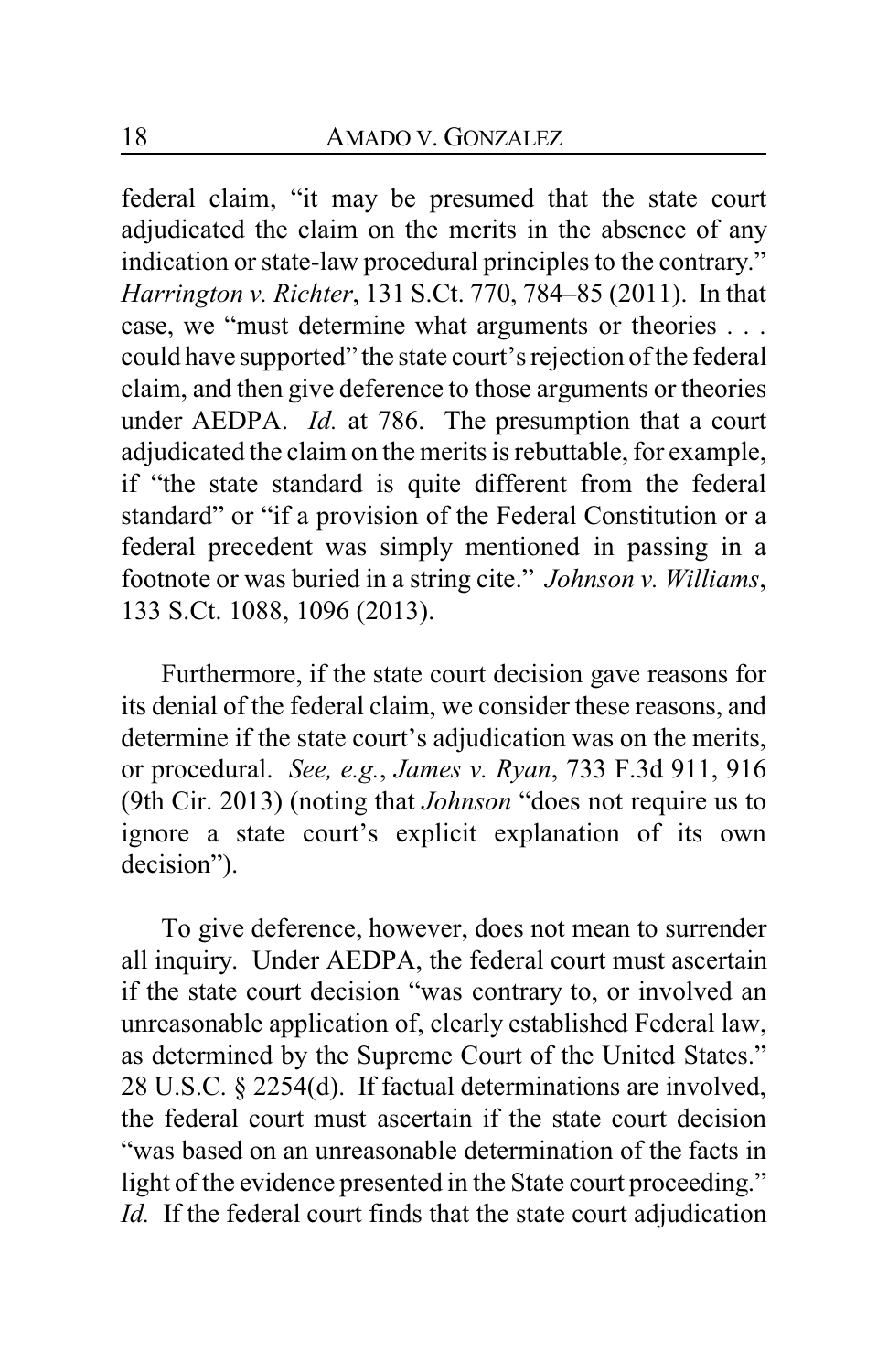on the merits does not withstand deferential scrutiny under § 2254(d), the federal court must then "decide the habeas petition by considering de novo the constitutional issues raised." *Frantz v. Hazey*, 533 F.3d 724, 735 (9th Cir. 2008) (en banc). This means that where a state court has adjudicated a claim on the merits with a written decision denying relief based on one element of the claim and therefore does not reach the others, federal courts should give § 2254(d) deference to the element on which the state court ruled and review *de novo* the elements on which the state court did not rule.

# **2. Recent Supreme Court Developments Regarding Deference**

In two recent decisions, *Harrington v. Richter*, 131 S.Ct. 770 (2011), and *Johnson v. Williams*, 133 S.Ct. 1088 (2013), the Supreme Court appears to have tightened the rule of deference with regard to all elements of a claim.

In *Harrington*, the defendant petitioned for habeas relief, claiming that his counsel provided him with a constitutionally inadequate defense. 131 S. Ct. at 783. The California Supreme Court dismissed the habeas claim by summary order, giving no explanation for its determination. *Id.* The federal district court denied his federal habeas petition, and a three-judge panel of this court affirmed. *Id.* This Court, *en banc*, reversed. *Id.*

The U.S. Supreme Court reversed our *en banc* decision granting habeas relief. *Id.* at 792. The Supreme Court held that when a state court's order is unaccompanied by an opinion explaining the reasons for denial of federal relief, "it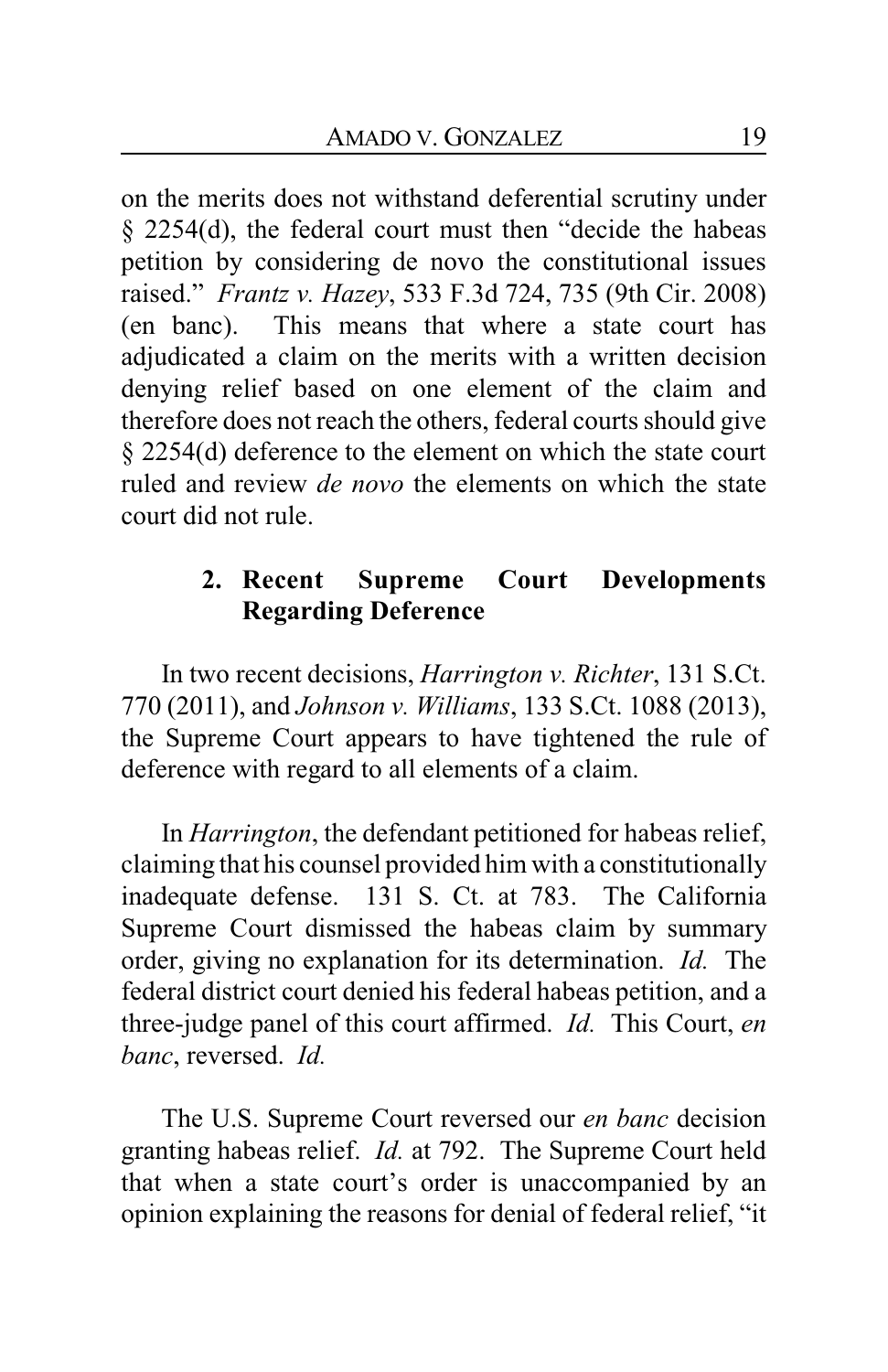may be presumed that the state court adjudicated the claim on the merits in the absence of any indication or state-law procedural principles to the contrary." *Id.* at 784–85. Accordingly, the Supreme Court said a federal habeas court "must determine what arguments or theories . . . could have supported" the state court's rejection of the federal claim, and then must give deference to those arguments or theories under 28 U.S.C. § 2254(d). *Id.* at 786.

In *Johnson*, the defendant was found guilty of a murder in which a co-conspirator in a robbery killed the victim. 133 S. Ct. at 1092. On appeal, the defendant complained that the trial judge, in excusing a juror for bias because of the juror's expressed intention not to follow the judge's instructions about felony-murder, violated both the Sixth Amendment and an analogous provision of California law. *Id.* at 1092–93. The California Court of Appeal denied the defendant's appeal on state-law grounds and, although citing a leading U.S. Supreme Court case, did not discuss the defendant's argument under the Sixth Amendment. *Id.* at 1093. The defendant then sought federal habeas review under 28 U.S.C. § 2254. *Id.*  The district court, applying AEDPA's deferential standard, denied the defendant's petition, but this court reversed, holding that since the state court had failed to discuss the Sixth Amendment, AEDPA deference did not apply. 133 S. Ct. at 1093–94.

The Supreme Court reversed, *id.* at 1099, holding that where a state-court opinion addresses some but not all of a defendant's claims, federal habeas courts should presume, as *Harrington* requires, that the state court opinion adjudicated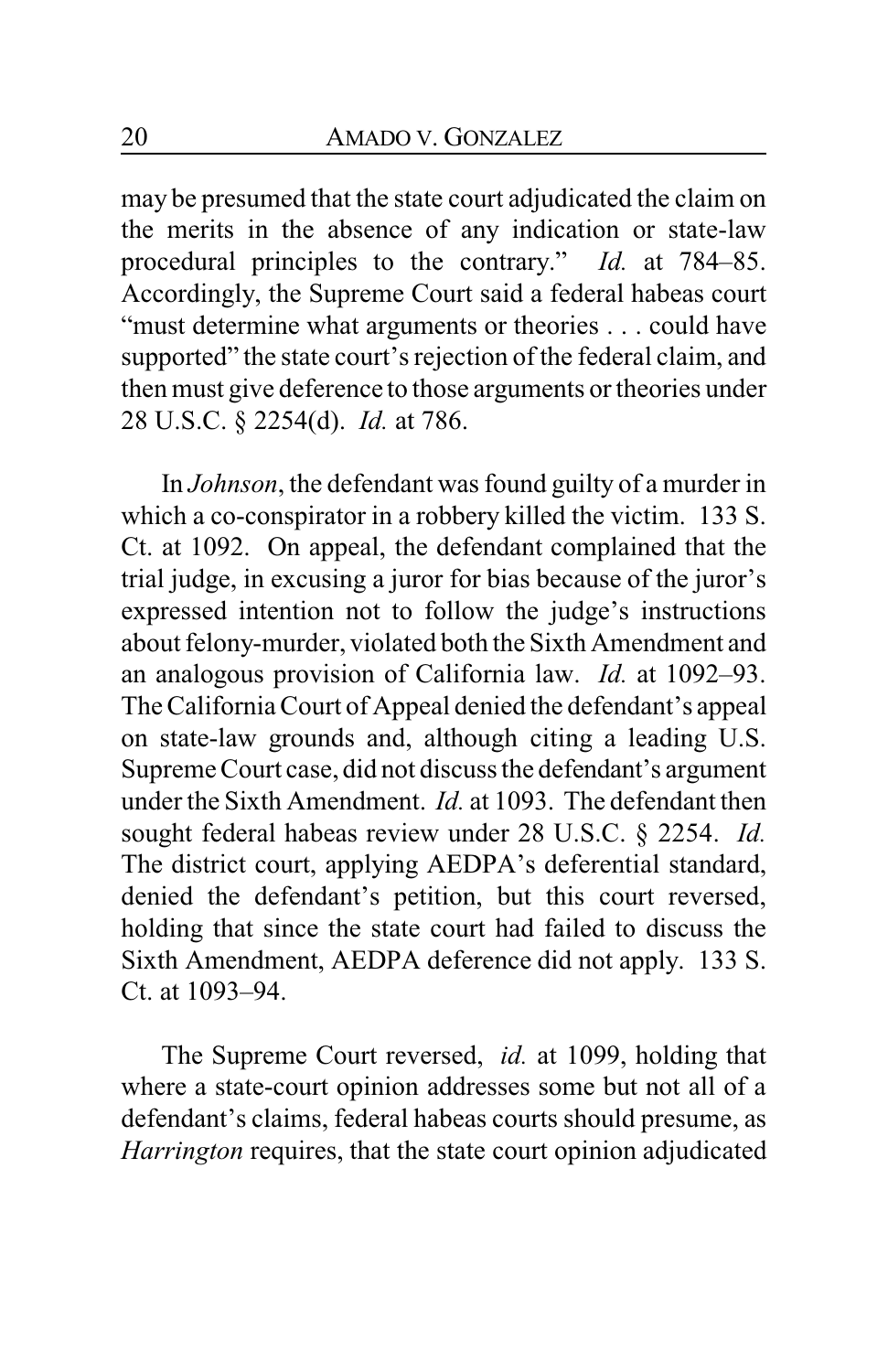the federal claims, as well as the state claims, on the merits. 133 S. Ct. at 1094–97.**<sup>8</sup>**

#### **3. The Standard of Review in This Case**

In the case before us, the California Court of Appeal did not incorporate, explicitly or implicitly, any element of the decision of the Superior Court. The Superior Court denied Amado's claim because it considered the evidence that the prosecutor failed to produce immaterial. The Court of Appeal rejected that finding. "Hardy's declaration," the Court of Appeal stated, "establishes what evidence would be available

In *Harrington v. Richter*, the Supreme Court did not mention *Wiggins* or *Rompilla*. Based on the dictum of *Harrington* that deference under § 2254 applies to the adjudication of a claim, rather than a component of a claim, the Eleventh Circuit questioned if *Rompilla* remains good law. *See Childers v. Floyd*, 642 F.3d 953, 969 n.18 (2011) (en banc), *cert. granted, judgment vacated*, 133 S. Ct. 1452 (2013). In contrast, the Sixth and Seventh Circuits have concluded that *Harrington* did not change the Supreme Court's prior holdings. *See Rayner v. Mills*, 685 F.3d 631, 639 (6th Cir. 2012) ("[Supreme Court cases] mandate AEDPA deference to both prongs when the state court decision summarily dismisses the claim without explanation; when a state court decision relies only on one prong, the cases mandate AEDPA deference to that prong and de novo consideration ofthe unadjudicated prong."); *Sussman v. Jenkins*, 642 F.3d 532, 534 (7th Cir. 2011) ("We certainly cannot assume that the Court overruled *sub silentio* [in*Harrington*] its holding in*Wiggins*—a precedent so important to the daily work of the lower federal courts.").

**<sup>8</sup>** *But cf. Wiggins v. Smith*, 539 U.S. 510, 534 (2003) (after finding that a state court's evaluation of the performance of counsel, in an ineffective assistance of counsel claim, was unreasonable under § 2254, reviewing the prejudice requirement for an ineffective assistance of counsel claim that the state courts had not reached *de novo*); *Rompilla v. Beard*, 545 U.S. 374, 390 (2005) (same).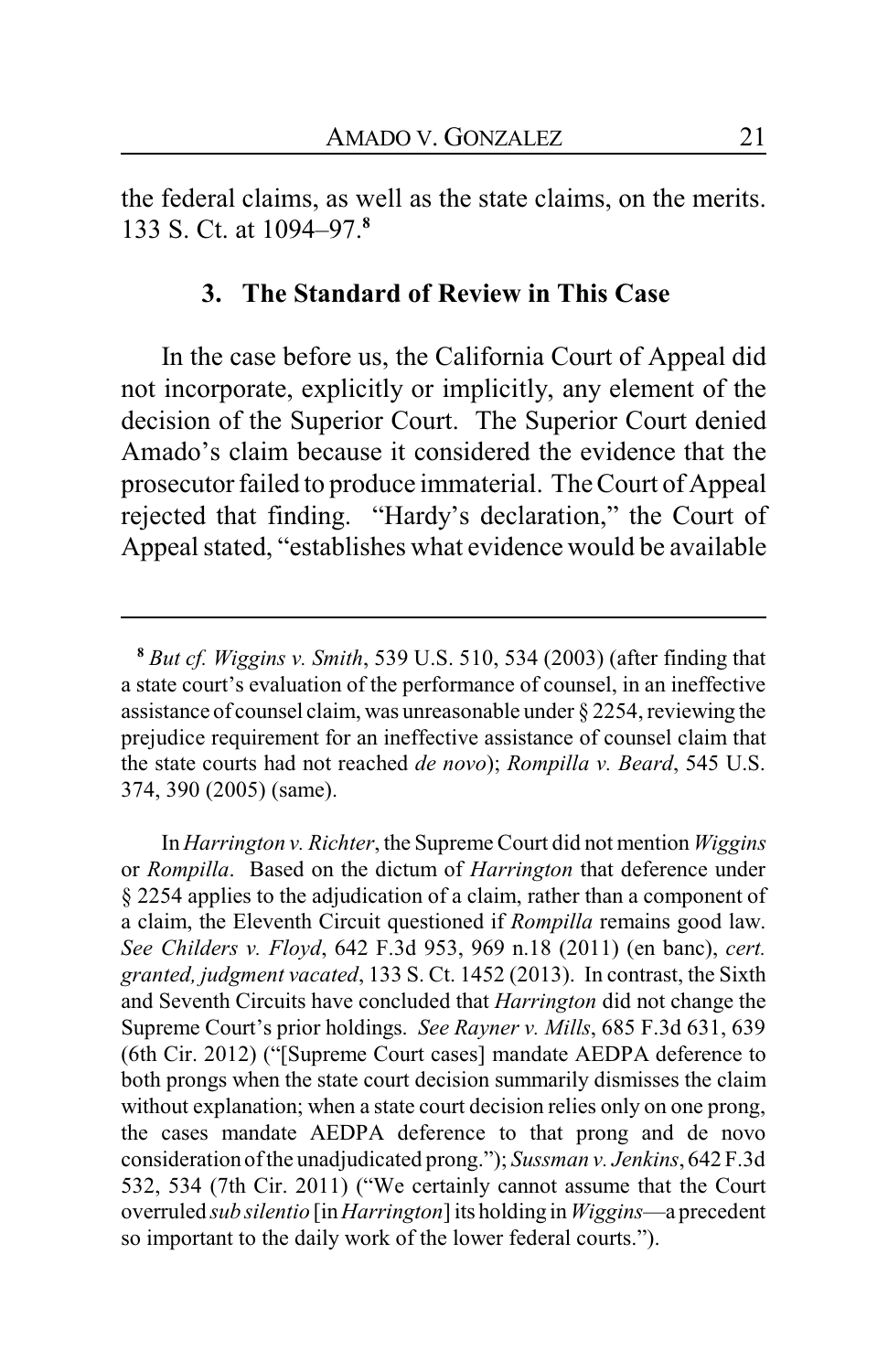and its materiality (relevance to impeachment)." Hardy's habeas claim failed, the Court of Appeal ruled, not because the evidence of Hardy's recent felony conviction was not material—his recent felony conviction, current probation status, and Blood-gang affiliation clearly could have made a difference—but because Amado's counsel had failed to show that the evidence was "newly discovered" and could not have been discovered with due diligence. Hence, the court explained, the prosecutor's failure did not violate *Brady v. Maryland*. As the Court of Appeal stated, "The record before us does not establish the prosecution's failure under *Brady* to reveal this information to defense counsel."

We give AEDPA deference to these rulings of the Court of Appeal, as *Harrington v. Richter* and *Johnson v. Williams* require. But we do not give deference to the Superior Court's finding of immateriality. Instead, deference, under *Harrington* and *Johnson*, is owed to the Court of Appeal's rejection of the Superior Court's finding. *See James v. Ryan*, 733 F.3d 911, 916 (9th Cir. 2013) (noting that *Johnson* "does not require us to ignore a state court's explicit explanation of its own decision); *Ylst*, 501 U.S. at 804 (1991) (we look "to the last reasoned decision" resolving a claim).**<sup>9</sup>**

**<sup>9</sup>** We note that neither party addressed the issue of the proper standard by which we are to review Amado's habeas claim. Nevertheless, we have the obligation to apply the correct standard, for the issue is non-waivable. *See Gardner v. Galetka*, 568 F.3d 862, 879 (10th Cir. 2009) ("We agree with our sibling circuits that the correct standard of review under AEDPA is not waivable."); *Brown v. Smith*, 551 F.3d 424, 428 n.2 (6th Cir. 2008) ("[A] party cannot 'waive' the proper standard of review by failing to argue for it."), *overruled on other grounds by Cullen v. Pinholster*, 131 S. Ct. 1388, 1400 (2011); *Eze v. Senkowski*, 321 F.3d 110, 121 (2d Cir. 2003) (holding that AEDPA's deferential standard ofreview applied even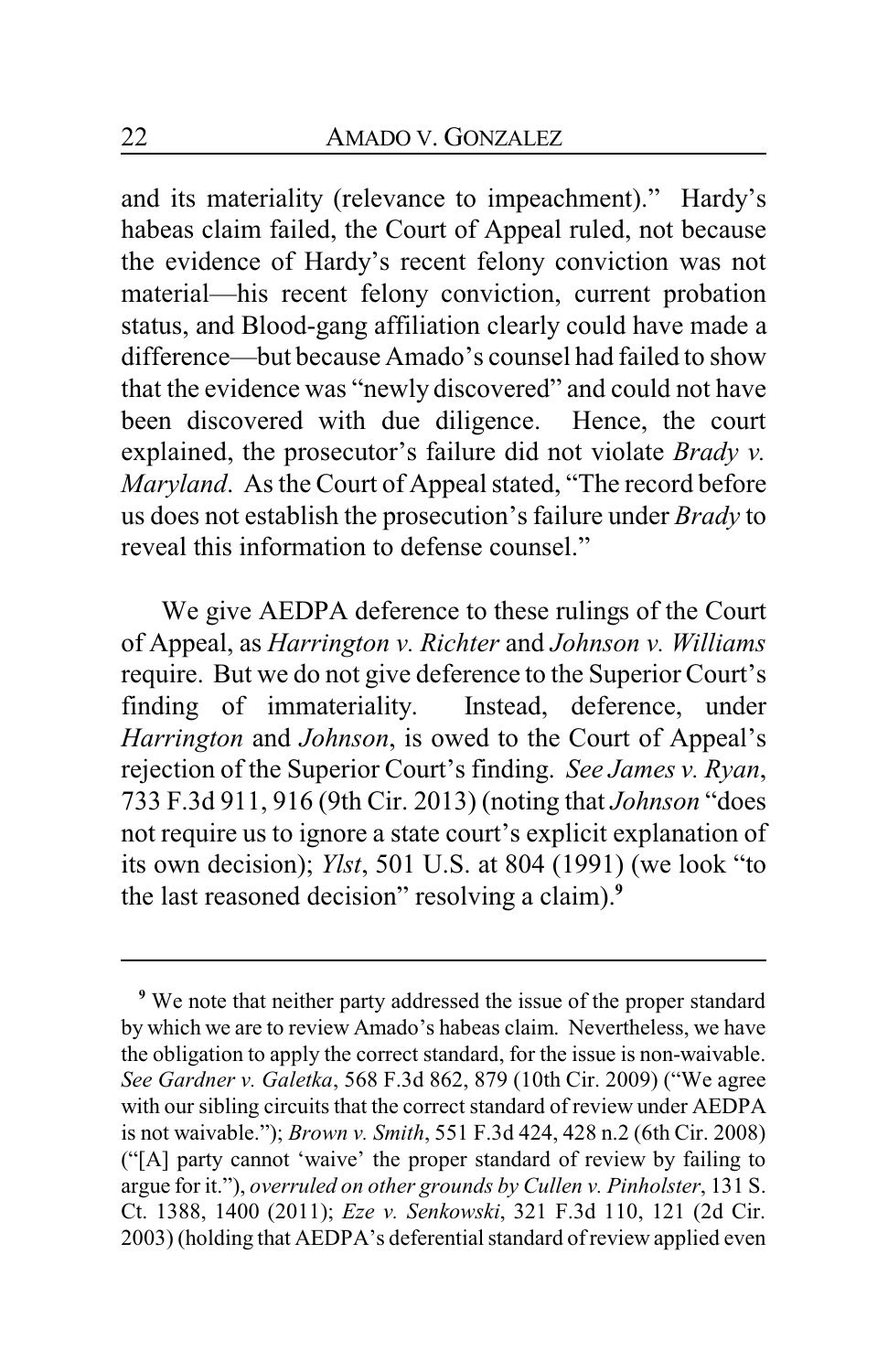We next discuss the rule of *Brady*, and consider whether the decision of the Court of Appeal "was contrary to, or involved an unreasonable application of, clearly established Federal law, as determined by the Supreme Court of the United States" or "was based on an unreasonable determination of the facts in light of the evidence presented in the State court proceeding." *See* 28 U.S.C. § 2254(d).

### **B. The Requirements of** *Brady*

Under the landmark case of *Brady v. Maryland*, 373 U.S. 83, 87 (1963), prosecutors are constitutionally obligated to disclose "evidence favorable to an accused . . . [that] is material either to guilt or to punishment." This prosecutorial duty is grounded in the Fourteenth Amendment, *id.* at 86, which instructs that states shall not "deprive any person of life, liberty, or property, without due process of law." U.S. Const. amend. XIV, § 1. The purpose of *Brady* is to ensure that "criminal trials are fair," *Brady*, 373 U.S. at 87, and "that a miscarriage of justice does not occur," *United States v. Bagley*, 473 U.S. 667, 675 (1985). Placing the burden on prosecutors to disclose information "illustrate[s] the special role played by the American prosecutor in the search for truth in criminal trials." *Strickler v. Greene*, 527 U.S. 263, 281 (1999). The prosecution is trusted to turn over evidence to the defense because its interest "is not that it shall win a case,

where the State failed to argue for its application); *Worth v. Tyer*, 276 F.3d 249, 262 n.4 (7th Cir. 2001) ("[T]he court, not the parties, must determine the standard ofreview, and therefore, it cannot be waived."). As the Tenth Circuit characterized the issue, "[i]t is one thing to allow parties to forfeit claims, defenses, or lines of argument; it would be quite another to allow parties to stipulate or bind us to application of an incorrect legal standard, contrary to the congressional purpose." *Gardner*, 568 F.3d at 879.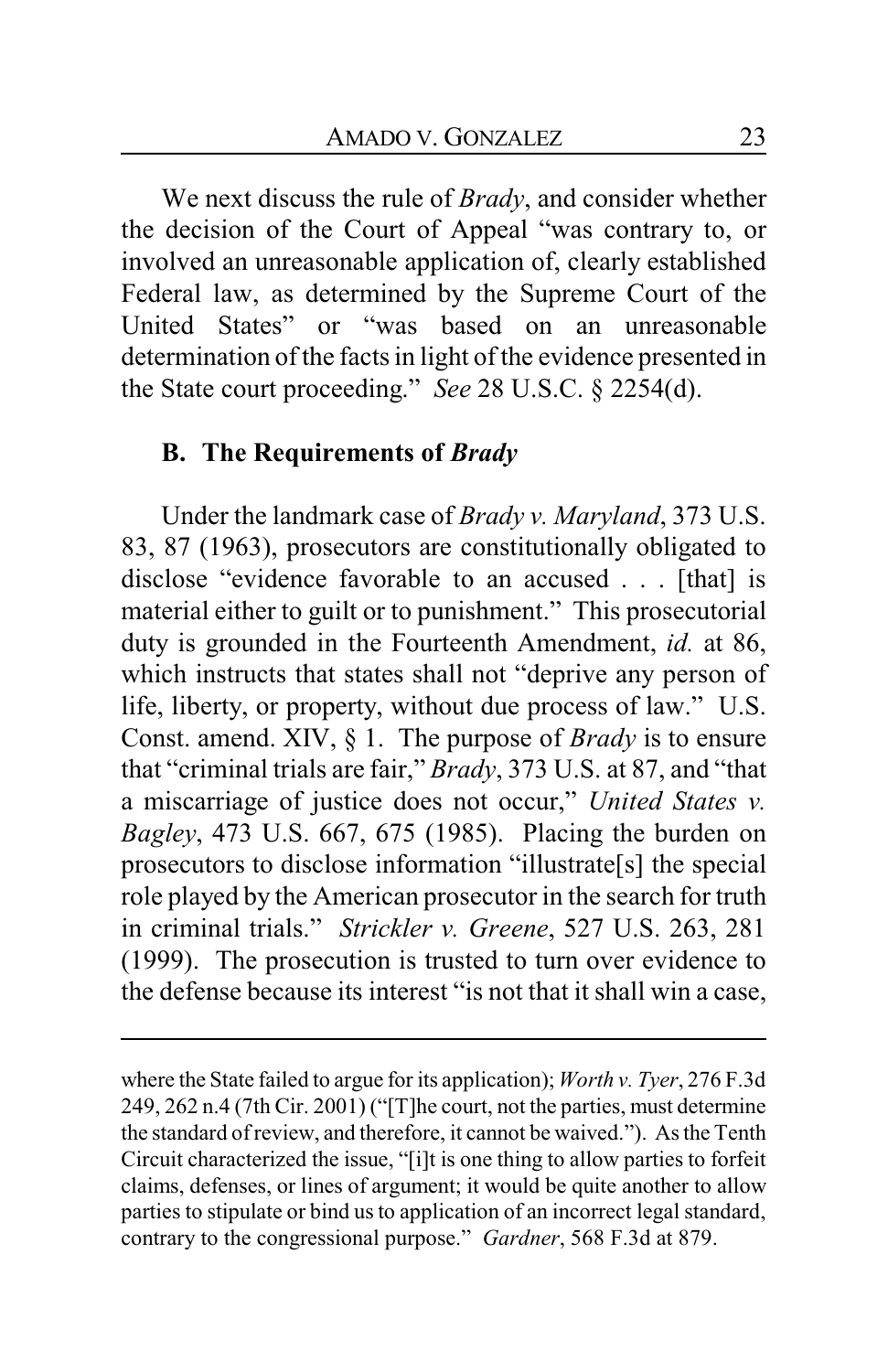but that justice shall be done." *Id.* (quoting *Berger v. United States*, 295 U.S. 78, 88 (1935)).

The prosecution's duty to divulge relevant information is a "broad obligation." *Strickler*, 527 U.S. at 281. The prosecutor, although "not required to deliver his entire file to defense counsel," is required to turn over evidence that is both favorable to the defendant and material to the case. *Bagley*, 473 U.S. at 675. This duty exists regardless of whether the defense made any request of the prosecution; the prosecution is required to provide material, favorable information even "where the defendant does not make a *Brady* request." *Id.* at 680–82.

Favorable evidence is not limited to evidence that is exculpatory, i.e., evidence that tends to prove the innocence of the defendant. Favorable evidence includes that which impeaches a prosecution witness. In *Giglio v. United States*, 405 U.S. 150, 154 (1972), "the Government's case depended almost entirely" on one witness, yet the prosecution failed to inform the defense that the witness testified in exchange for a promise from the government that he would not be prosecuted. The Supreme Court held that the prosecution was required to inform the defense about its agreement with the witness because "evidence of anyunderstanding or agreement as to a future prosecution would be relevant to [the witness's] credibility and the jury was entitled to know of it," and the Court ordered a new trial. *Id.* at 154–55. The Supreme Court has since made clear that the prosecution must disclose all material impeachment evidence, not just evidence relating to cooperation agreements. *See Bagley*, 473 U.S. at 676.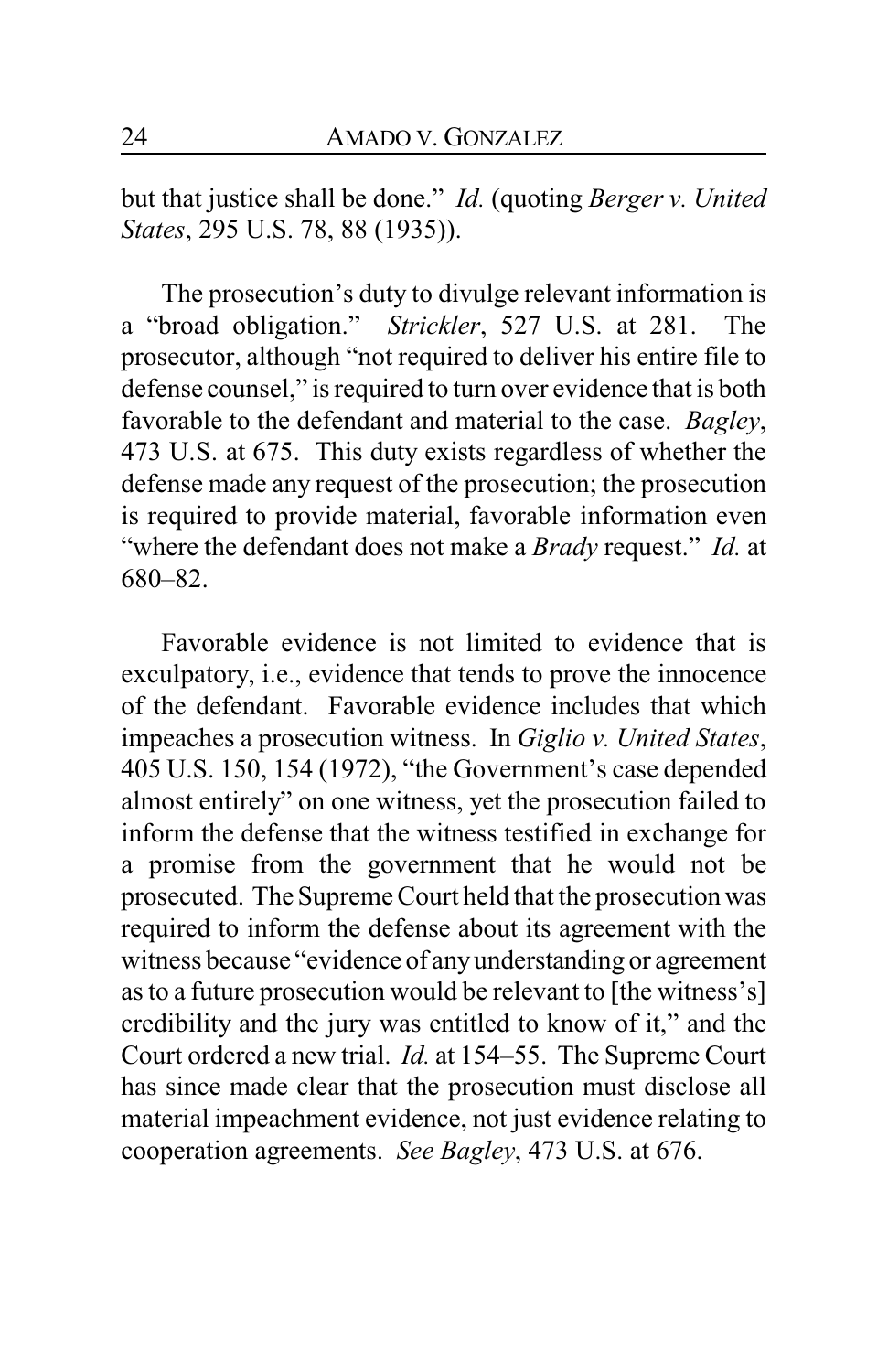The prosecution's duty to reveal favorable, material information extends to information that is not in the possession of the individual prosecutor trying the case. In *Kyles v. Whitley*, 514 U.S. 419, 441–42 (1995), police learned that a witness who implicated the defendant had provided a description of the suspect to the police that did not match the defendant. The prosecutors were apparentlyunaware that this exculpatory information even existed. Still, the Supreme Court held that the prosecutors had violated *Brady*, for they had "a duty to learn of any favorable evidence known to the others acting on the government's behalf in the case, including the police." *Kyles*, 514 U.S. at 437. This requirement meant that prosecutors had to put in place "procedures and regulations . . . to insure communication of all relevant information on each case to every lawyer who deals with it." *Id.* at 438 (quoting *Giglio*, 405 U.S. at 154). Interpreting *Kyles*, our circuit has observed that "[b]ecause the prosecution is in a unique position to obtain information known to other agents of the government, it may not be excused from disclosingwhat it does not know but could have learned." *Carriger v. Stewart*, 132 F.3d 463, 480 (9th Cir. 1997) (en banc).

To summarize, a Bradyclaim of prosecutorial misconduct requires a petitioner to show that the evidence suppressed by the prosecutor satisfies three elements: "The evidence at issue must be favorable to the accused, either because it is exculpatory, or because it is impeaching; that evidence must have been suppressed by the State, either willfully or inadvertently; and prejudice must have ensued." *Banks v. Dretke*, 540 U.S. 668, 691 (2004) (quoting *Strickler*, 527 U.S. at 281–82).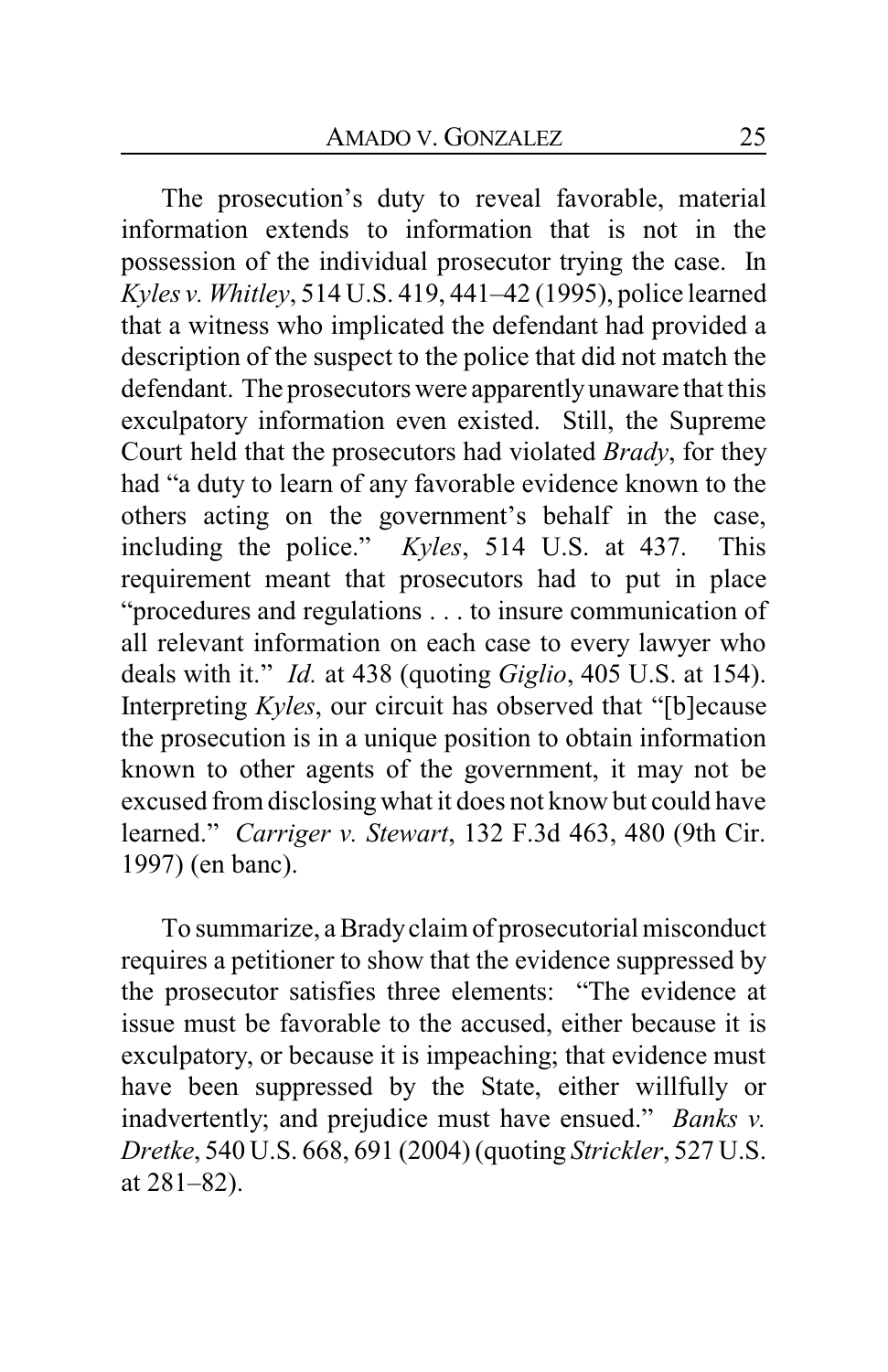The prosecutor's obligation under Bradyis not excused by a defense counsel's failure to exercise diligence with respect to suppressed evidence. However, defense counsel cannot lay a trap for prosecutors by failing to use evidence of which defense counsel is reasonably aware for, in such a case, the jury's verdict of guilty may be said to arise from defense counsel's stratagem, not the prosecution's failure to disclose. In such a case, the prosecution's failure to disclose *Brady* or *Giglio* evidence would not "deprive the defendant of a fair trial," *Bagley*, 473 U.S. at 675.

### **C. Review of the Court of Appeal's Decision**

The Court of Appeal found that Amado's *Brady* claim failed because Amado did not establish (1) "the newlydiscovered nature of the evidence," and (2) his counsel's "inability to discover and produce the evidence at trial, with the exercise of due diligence." Under AEDPA, we defer to that finding unless the decision of the Court of Appeal is (1) "contrary to, or involved an unreasonable application of, clearlyestablished Federal law, as determined bythe Supreme Court of the United States;" or (2) "resulted in a decision that was based on an unreasonable determination of the facts in light of the evidence presented in the State court proceeding." 28 U.S.C. § 2254(d). As we discuss below, nothing in the record suggests that defense counsel knew before or during trial, or otherwise reasonably had available to him, the key evidence that the prosecutor had failed to disclose, and which could have made a significant difference in impeaching the key witness against Amado.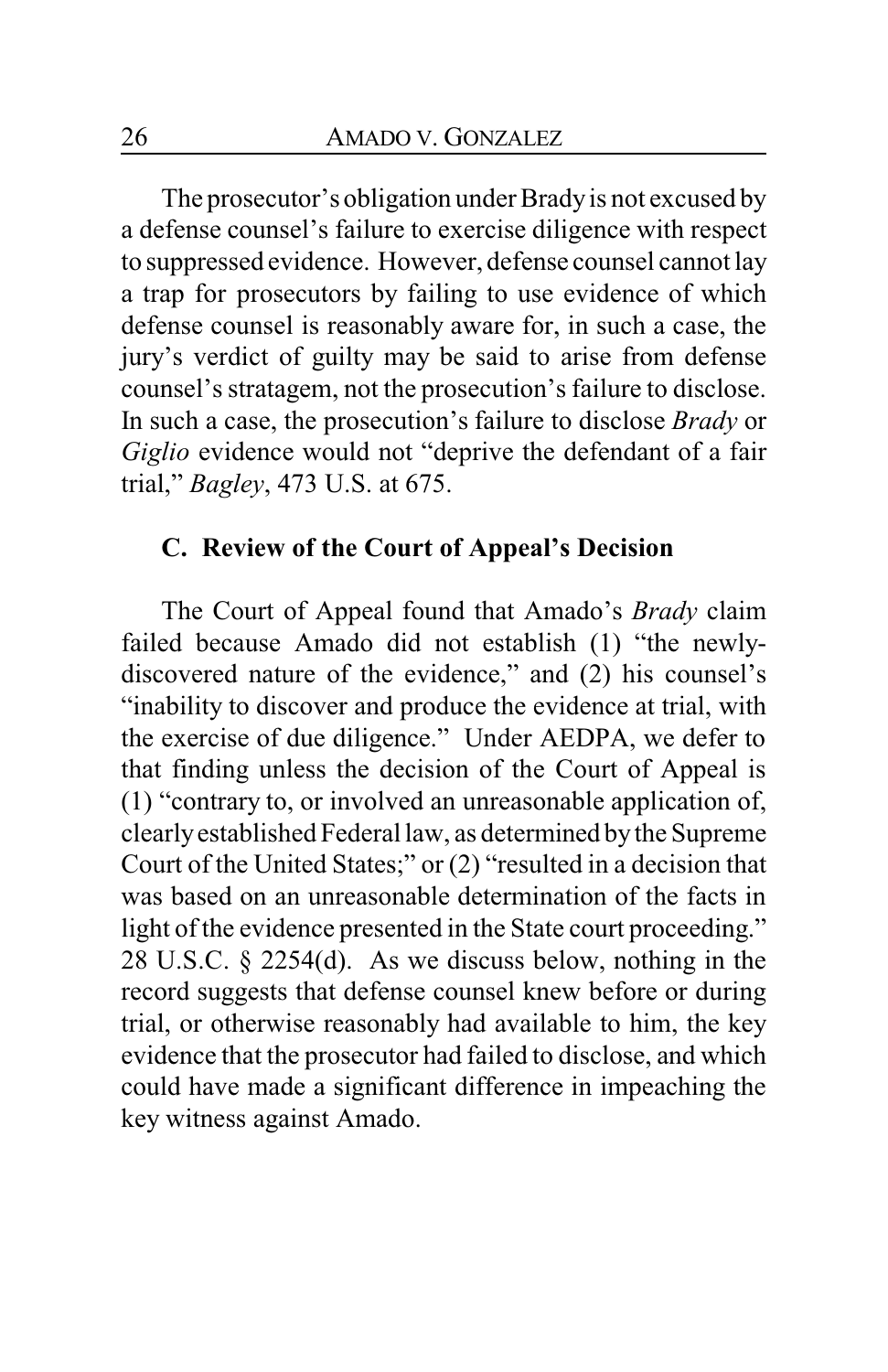### **1. Was the Evidence Newly Discovered?**

The Court of Appeal ruled that Amado did not establish "the newly discovered nature of the evidence." If his counsel had known of the impeachment material at or before the time of trial, the prosecutor cannot be said to have suppressed anything, and there was no *Brady* violation. *See Banks*, 540 U.S. at 691. However, the record does not support the Court of Appeal's ruling, and it was inconsistent with the proceedings in the Superior Court. There, the prosecutor did not contest Amado's argument that his attorney did not receive Hardy's probation report until after trial, too late to use in cross examination. The Superior Court accepted Amado's contention that the evidence was newly discovered, and ruled against him on other grounds. And the trial record indicates that Amado's counsel was unaware of this impeachment evidence at the time Hardywas cross examined. Although the Superior Court ruled that the cross examination of Hardy was vigorous, the cross examination focused on Hardy's vision. Had Amado's counsel been aware of the probation report, he surelywould have cross examined Hardy regarding his prior convictions, his felony-probationarystatus, and his connection with the Piru Bloods.

The Court of Appeal explained its ruling by commenting that Lapan's representation, that he had not learned of the impeachment material until after trial, was "argument," and thus not evidence. But the Court of Appeal ignored that it had granted Amado's motion to augment the record and that Lapan's sworn declaration provided record testimony that he "did not learn until after trial that Warren Hardy was on felony probation as a result of a robbery conviction and that in the probation report from that offense, Hardy stated he was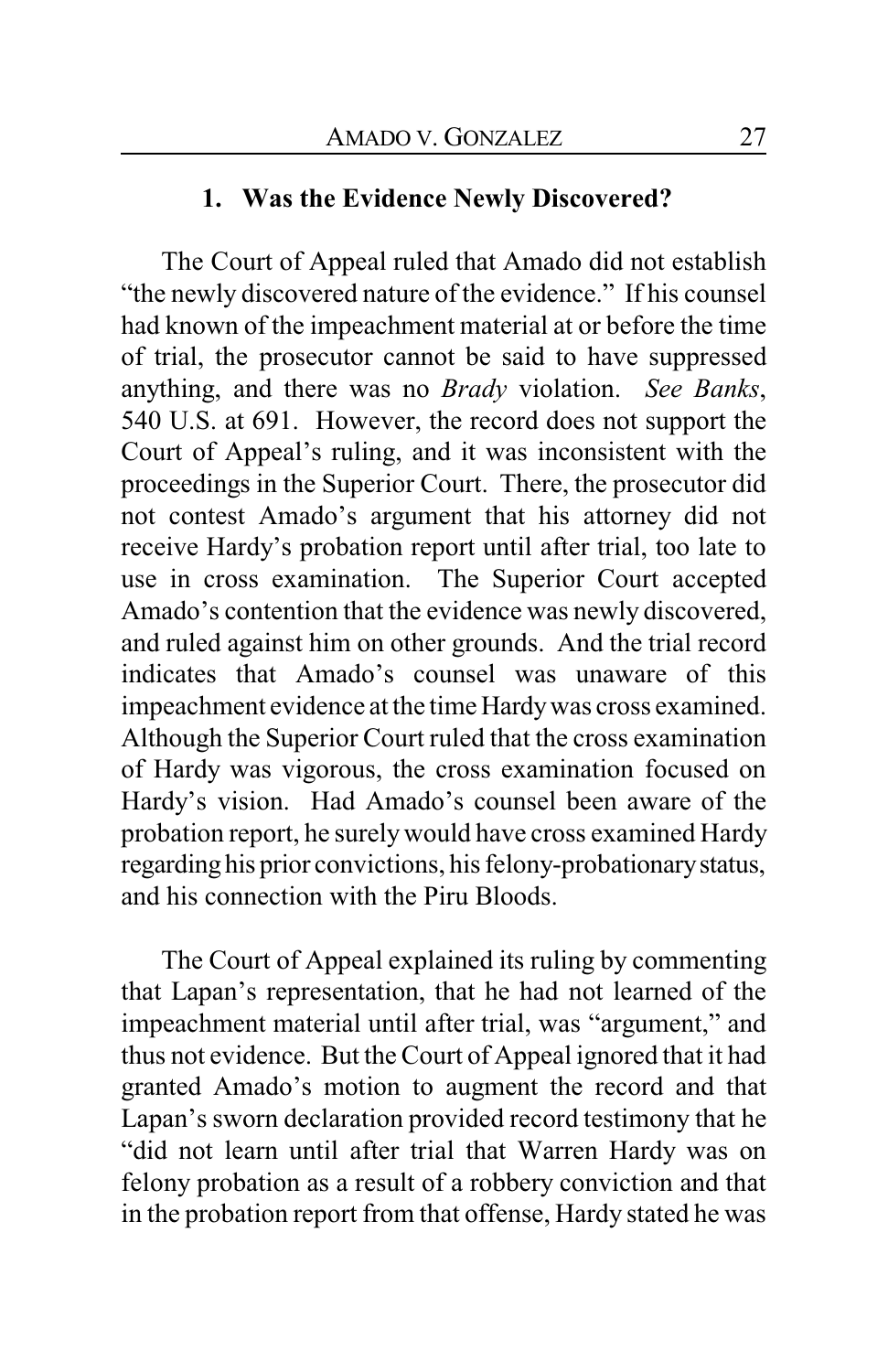a 'Piru Blood.'" There was no basis to conclude that Lapan had merely provided "argument," to question Lapan's veracity, or to overrule the Superior Court's acceptance of the evidence as newly discovered.

Under § 2254(d)'s unreasonable determination clause, "a federal court maynot second-guess a state court's fact-finding process unless, after review of the state-court record, it determines that the state court was not merely wrong, but actually unreasonable." *Taylor v. Maddox*, 366 F.3d 992, 999 (9th Cir. 2004). "[I]t is not enough that we would reverse in similar circumstances if this were an appeal from a district court decision. Rather, we must be convinced that an appellate panel, applying the normal standards of appellate review, could not reasonably conclude that the finding is supported by the record." *Id.* at 1000 (citations omitted). We hold that the decision of the Court of Appeal, that Amado had not established that the evidence was newly discovered, was an "unreasonable determination of the facts," 28 U.S.C.  $§$  2254(d)(2). There was nothing in the record that could support a finding that Lapan had the evidence that the prosecutor had suppressed when Lapan conducted his defense of Amado.

### **2. Is Due Diligence a Factor?**

The Court of Appeal ruled that Amado's *Brady* claim failed because he did not establish "an inability to discover and produce the evidence at trial, with the exercise of due diligence." The issue is whether that ruling is "contrary to ... clearlyestablished Federal law, as determined bythe Supreme Court of the United States." 28 U.S.C. § 2254(d)(1).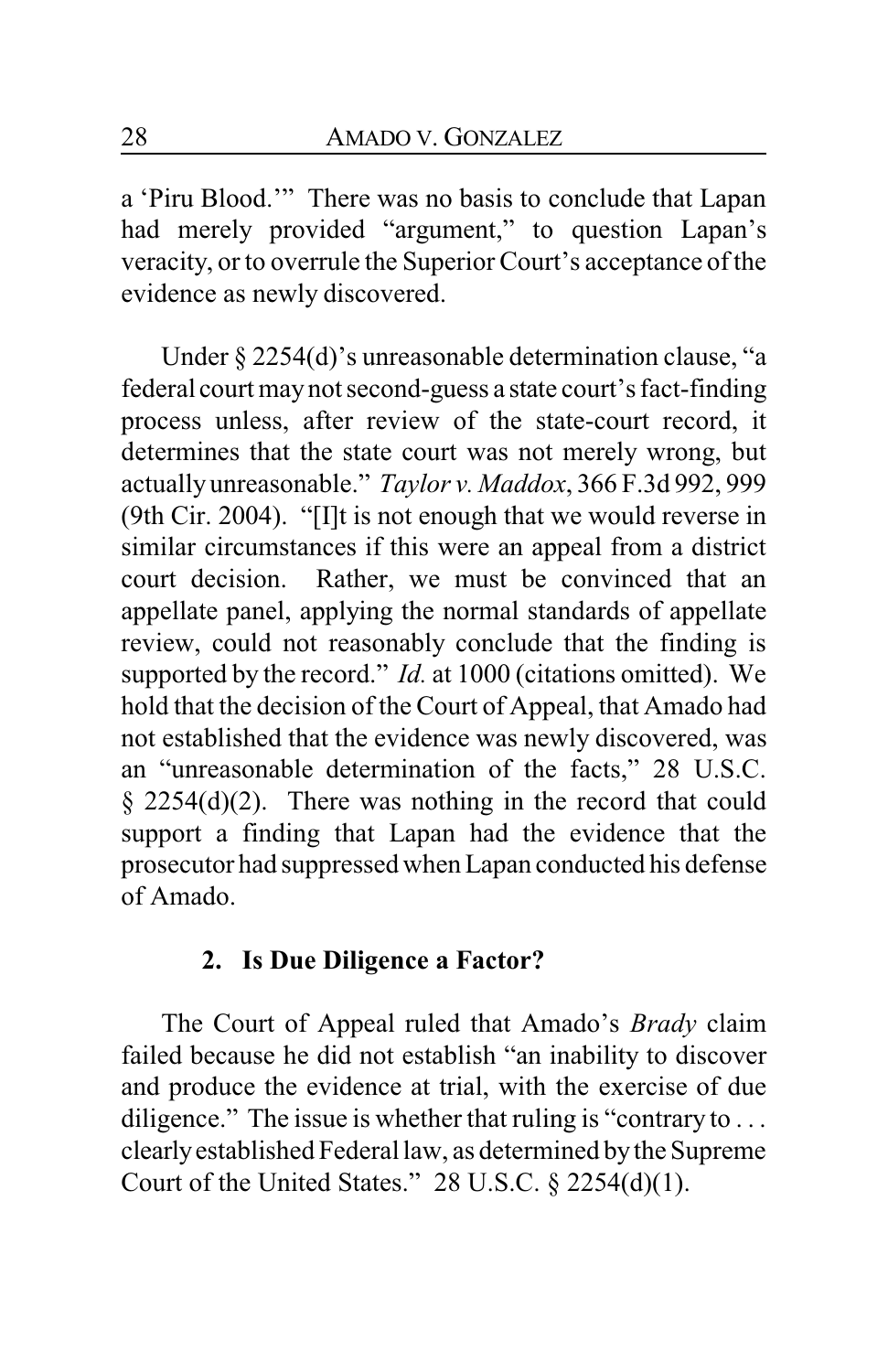A decision is "contrary to" Supreme Court precedent "if it applies a rule that contradicts the governing law set forth in [the Supreme Court's] cases or if it confronts a set of facts that are materially indistinguishable from a decision of [the Supreme] Court and nevertheless arrives at a result different from [the Supreme Court's] precedent." *Early v. Packer*, 537 U.S. 3, 8 (2002) (internal quotation marks omitted).

Under *Brady*, as the United States Supreme Court's decisions clearly establish, the prosecutor has a "broad duty of disclosure." *Strickler*, 527 U.S. at 281. The prosecutor must presume in favor of disclosure, and resolve his doubts about the exculpatory nature of a document in favor of producing it. *See United States v. Agurs*, 427 U.S. 97, 108 (1976) (ruling that "the prudent prosecutor will resolve doubtful questions in favor of disclosure"). If a prosecutor has an open-file policy, defense counsel is entitled to rely on that policy and assume that the file will contain the documents that will be useful for impeachment or that tend to exculpate his client. *See Strickler*, 527 U.S. at 283 n.23 ("if a prosecutor asserts that he complies with *Brady* through an open file policy, defense counsel may reasonably rely on that file to contain all materials the State is constitutionally obligated to disclose under *Brady*"). *See also Banks*, 540 U.S. at 695 ("Our decisions lend no support to the notion that defendants must scavenge for hints of undisclosed *Brady* material when the prosecution represents that all such material has been disclosed."). In other words, defense counsel may rely on the prosecutor's obligation to produce that which *Brady* and *Giglio* require him to produce.

The Court of Appeal's requirement of due diligence would flip that obligation, and enable a prosecutor to excuse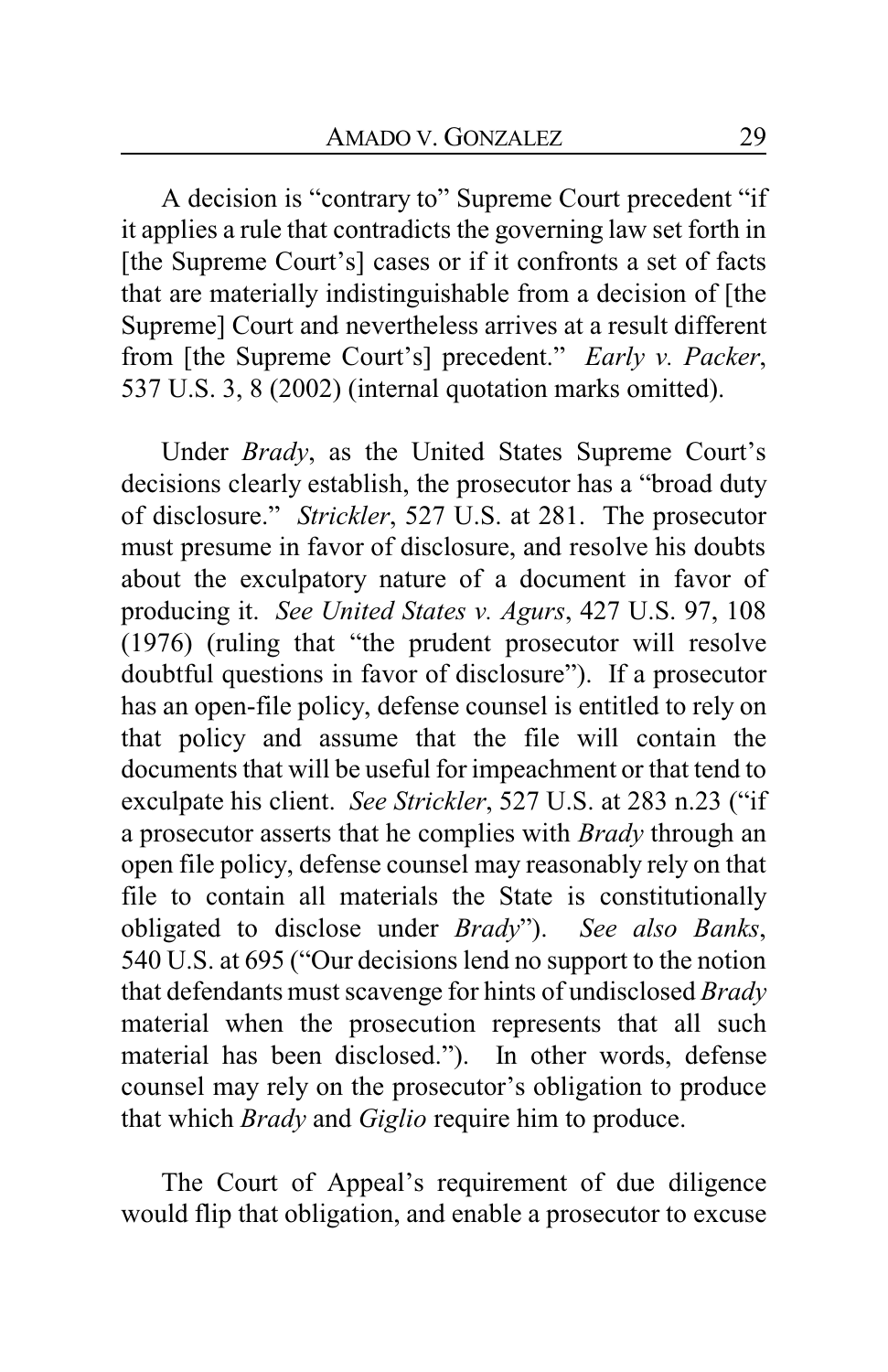his failure by arguing that defense counsel could have found the information himself. The proposition is contrary to federal law as clearly established by the Supreme Court, *see Early*, 537 U.S. at 8, and unsound public policy. Especially in a period of strained public budgets, a prosecutor should not be excused from producing that which the law requires him to produce, by pointing to that which conceivably could have been discovered had defense counsel expended the time and money to enlarge his investigations. No *Brady* case discusses such a requirement, and none should be imposed. *See Banks*, 540 U.S. at 691 (setting forth the essential elements of a *Brady* claim).

The State argues that our own precedents support such an argument. The cases are distinguishable. They hold only that defense counsel cannot ignore that which is given to him or of which he otherwise is aware, and not that he is obliged to conduct interviews or investigations himself. For example, in *United States v. Aichele*, 941 F.2d 761, 764 (9th Cir. 1991), the federal government had given defense counsel a transcript of an interview with a crucial government witness and the witness's rap sheet, but had not also supplied the witness's state prison records. We held that *Brady* had been satisfied, because "[t]he prosecution is under no obligation to turn over materials not under its control," and, "here, [the] defendant ha<sup>[d]</sup> enough information to be able to ascertain the supposed *Brady* material on his own." *Id.* This court has since clarified that *Aichele* stands for the proposition that the federal government's *Brady* obligation does not extend to "files that were under the exclusive control of [*state*] officials." *Benn v. Lambert*, 283 F.3d 1040, 1061 (9th Cir. 2002).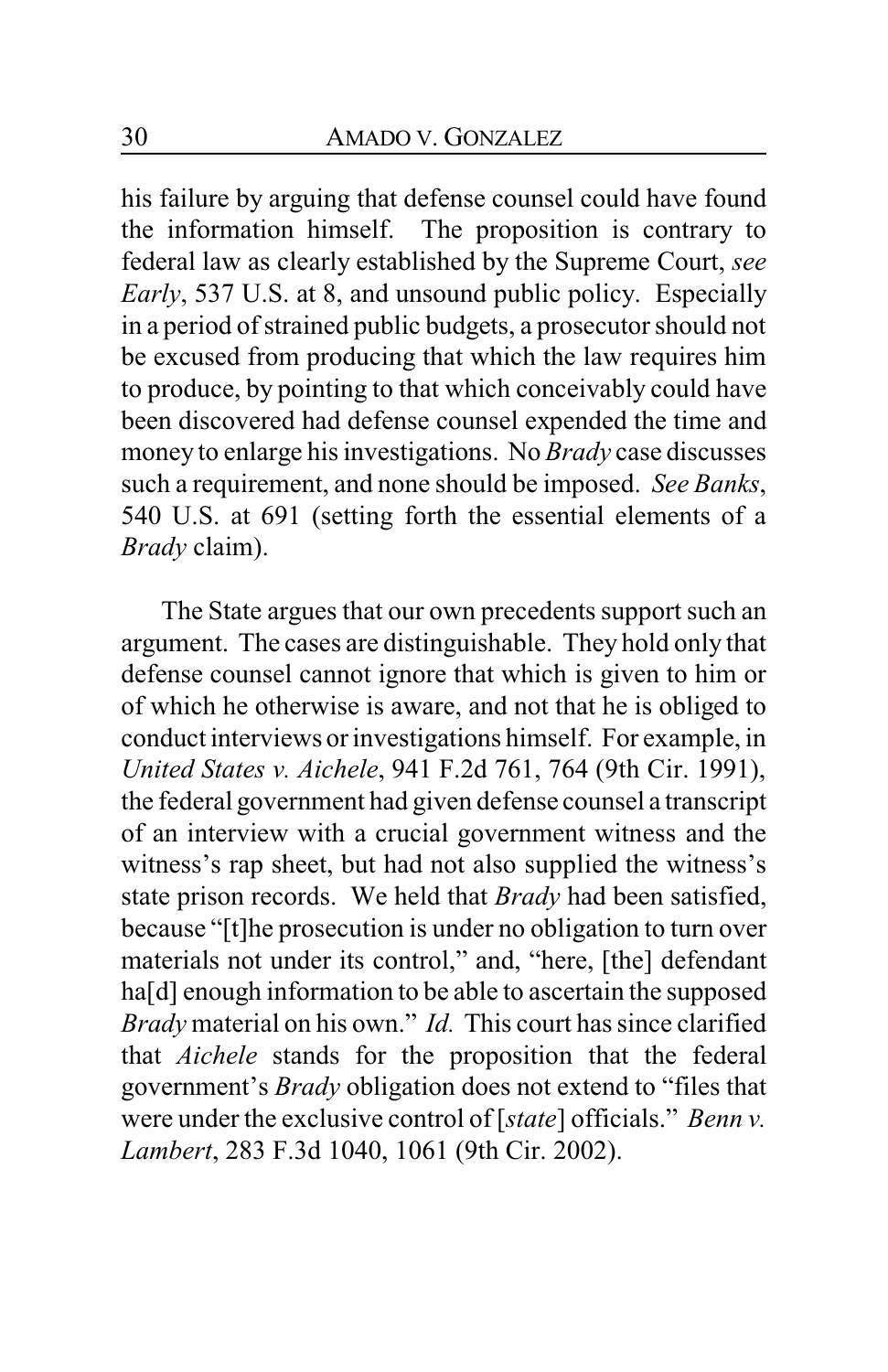In *United States v. Dupuy*, 760 F.2d 1492, 1501-02 (9th Cir. 1985), we explained that when defense counsel was put on notice as to potential *Brady* material and given the opportunity to seek it out, then a defendant likely could not later claim that a *Brady* violation had occurred. No such explicit notice was provided here. *See also United States v. Bond*, 552 F.3d 1092, 1097 (9th Cir. 2009) (the government had given the defendant "the essential factual data to determine whether the witness' testimony might be helpful"); *United States v. Bracy*, 67 F.3d 1421, 1428-29 (9th Cir. 1995) (no suppression where the federal government gave the defense two reports on a government witness's criminal history and a printout from a National Crime Information Center computer search about that witness, but did not provide details about that witness's criminal history and cooperation with law enforcement in two states).

*Brady* is not so limited as the State argues. It is not likely that an interview of Hardywould have disclosed the facts that the State suppressed, as we discuss in the next section. We hold that the Court of Appeal's requirement of due diligence was "contrary to, or involved an unreasonable application of, clearlyestablished Federal law, as determined bythe Supreme Court of the United States." 28 U.S.C. §2254(d).**<sup>10</sup>**

First, it was not "firmly established" that California Penal Code

**<sup>10</sup>** The Court of Appeal's holding under California Penal Code § 1181(8), that Amado failed to show that the evidence was newly discovered and could not have been discovered with due diligence, raises the issue of an independent and adequate state ground for the decision, precluding federal habeas review. However, the State did not make this argument, and therefore waived the defense. *See Vang v. Nevada*, 329 F.3d 1069, 1073 (9th Cir. 2003). Further, the defense does not apply.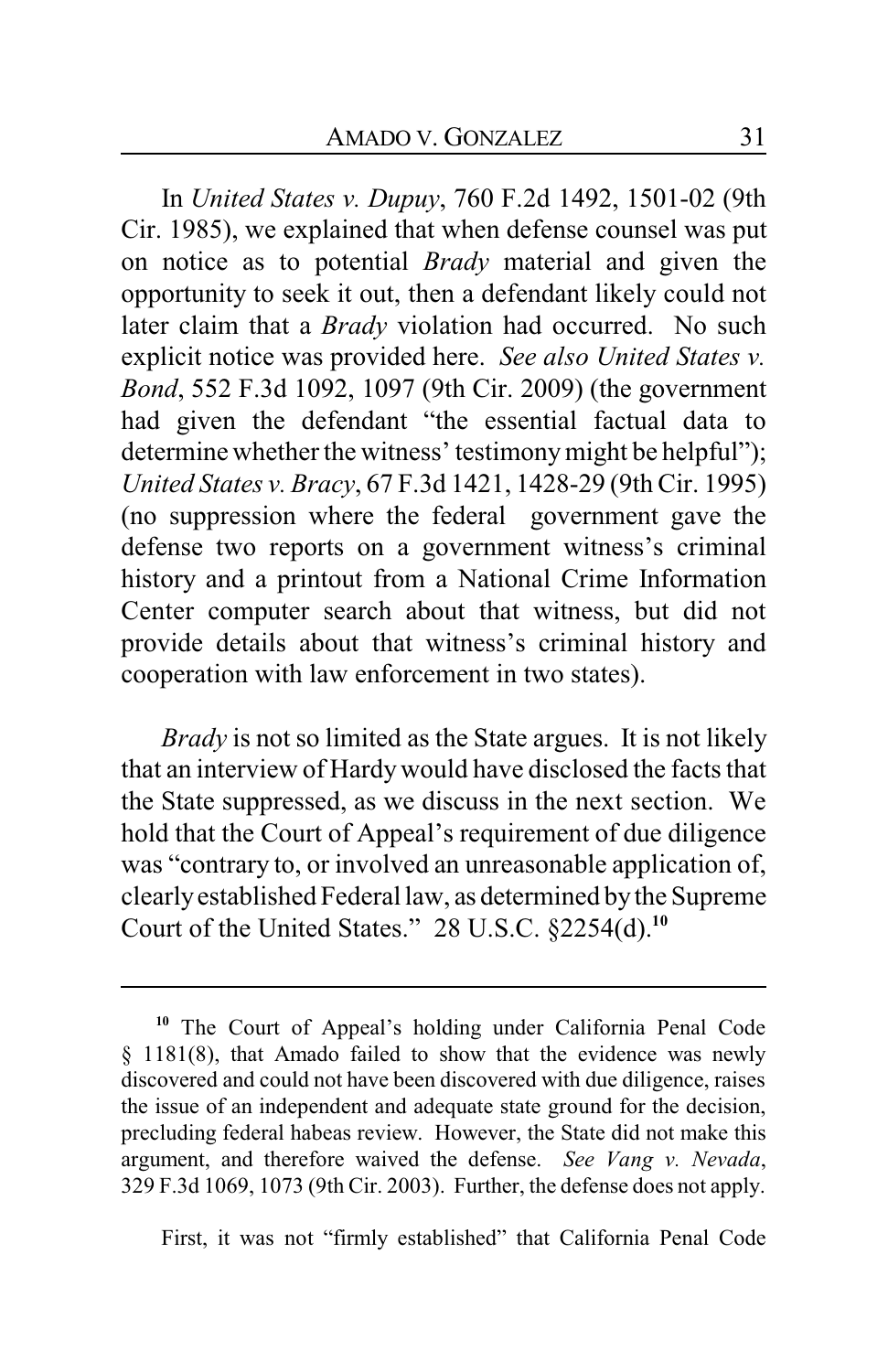#### **D. Review of Amado's** *Brady* **Claim**

Since the Court of Appeal's decision does not survive AEDPA review, we now review the constitutionality of Amado's conviction and, specifically, his claim of a violation of *Brady*, under 28 U.S.C. § 2254(a). *See Frantz*, 533 F.3d at 737.

Recall that a *Brady* prosecutorial misconduct claim must meet three essential elements: "The evidence at issue must be favorable to the accused, either because it is exculpatory, or

As to the requirement that Amado show that he could not have obtained the evidence with due diligence, that rule was not simply an independent state procedural rule, but is interwoven with, and changes the substance of, the *Brady* requirement. *See Morales v. Calderon*, 85 F.3d 1387, 1393 (9th Cir. 1996) ("Federal habeas review is not barred if the state decision fairly appears to rest primarily on federal law, or to be interwoven with the federal law" (internal quotation marks omitted).).

<sup>§</sup> 1181(8) requires a party seeking a new trial to submit an attorney's declaration describing when the evidence was discovered, in lieu of an attorney representation corroborating a witness's declaration. *See Lee v. Kemna*, 534 U.S. 362, 376 (2002) (holding that the independent state ground must be "firmly established and regularly followed"). The statute itself does not require such a declaration, nor does the case the California Court of Appeal relied on, *People v. Martinez*, 685 P.2d 1203, 1205 (Cal. 1984) (in bank), which states only that facts supporting a new trial must "be shown by the best evidence of which the case admits." Lapan had reason to believe that his statement to the Superior Court was sufficient without an accompanying declaration because California courts have held that "[s]tatements of a responsible officer of the court are tantamount to sworn testimony." *People v. Wolozon*, 188 Cal. Rptr. 35, 37 n.4 (Cal. Ct. App. 1982) (citing *People v. Laudermilk*, 431 P.2d 228, 238 (Cal. 1967)). In any event, Lapan did file a declaration, and the Court of Appeal, although allowing Amado to augment the record with the declaration, simply ignored it.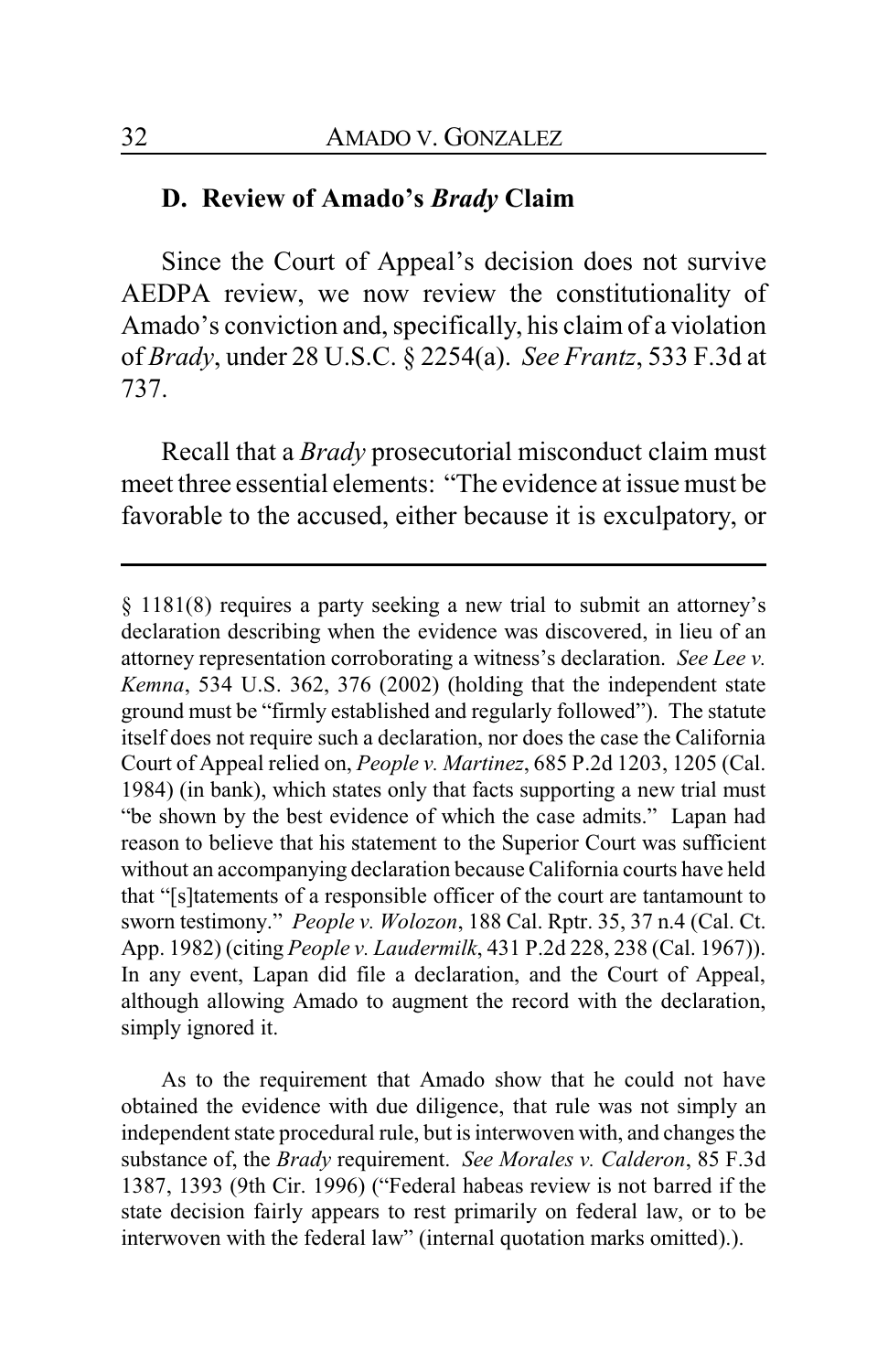because it is impeaching; that evidence must have been suppressed by the State, either willfully or inadvertently; and prejudice must have ensued." *Banks*, 540 U.S. at 691. Here, there is no dispute that the impeachment material meets the favorable-to-the-accused standard. We therefore turn to the other two elements. Under *Wiggins* we consider those issues *de novo*, since they were not addressed by the Court of Appeal. 539 U.S. at 534; *see also Frantz*, 533 F.3d at 737.

# **1. The Prosecutor's Duty to Turn Over the Impeachment Material**

Under *Kyles*, the fact that the individual prosecutors who brought the case against Amado may not themselves have had the Hardy impeachment material in their possession is not a bar to Amado's *Brady* claim. At oral argument before this Court, the State conceded that the prosecution had access to Hardy's conviction and probation records, for Hardy was prosecuted bythe same office that prosecuted Amado, the Los Angeles County District Attorney's Office. **<sup>11</sup>** Pursuant to *Kyles*, the prosecution had a *Brady* obligation to produce these records. 514 U.S. at 437. *Cf. Giglio*, 405 U.S. at 154 ("To the extent [a *Brady* obligation] places a burden on the large prosecution offices, procedures and regulations can be established to carry that burden and to insure communication of all relevant information on each case to every lawyer who deals with it.").

**<sup>11</sup>** Hardy stated in his declaration that he was prosecuted in Long Beach. Long Beach falls under the auspices of the Los Angeles County District Attorney's Office.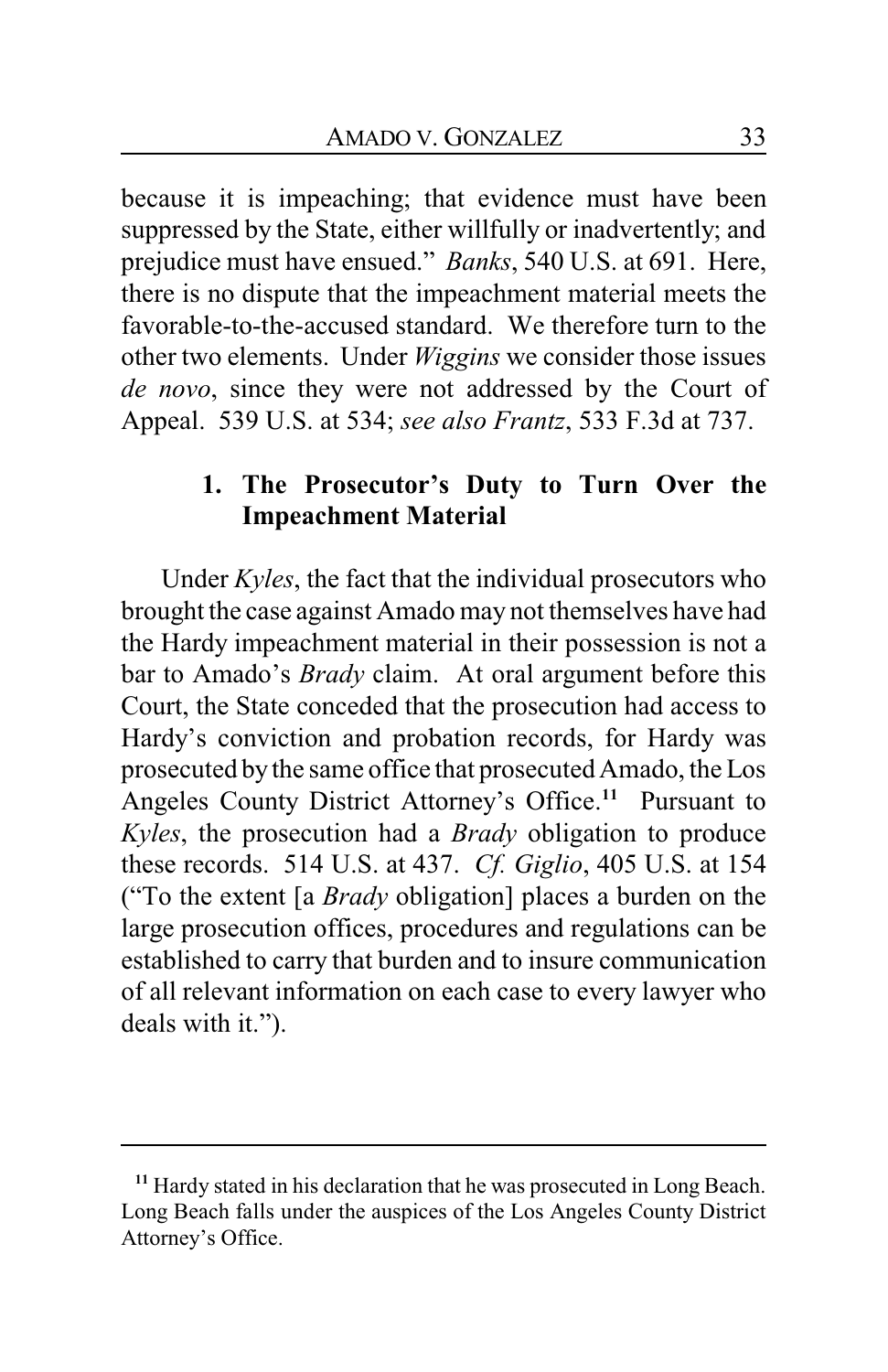At oral argument, the State questioned whether prosecutors had access to records on Hardy's gang affiliation. However, that information was discussed in the very same probation report that discussed Hardy's prior felony conviction. Had the State obtained that report, as the State concedes it was required to do, it also would have discovered Hardy's gang affiliation.

### **2. Prejudice**

We next consider whether Amado was prejudiced as a result of the State's failure to produce the *Brady* information. A defendant is prejudiced if the evidence that was not produced is material. As we noted above, the Court of Appeal concluded that the evidence was material. For the following reasons, we agree with the Court of Appeal.

"The evidence is material only if there is a reasonable probability that, had the evidence been disclosed to the defense, the result of the proceeding would have been different. A 'reasonable probability' is a probability sufficient to undermine confidence in the outcome." *Bagley*, 473 U.S. at 682. The test for materiality "is not a sufficiency of evidence test." *Kyles*, 514 U.S. at 434. Evidence can be sufficient to sustain a verdict, and still *Brady* can be violated. *Id.* at 434–45. If "the favorable evidence [not produced] could reasonably be taken to put the whole case in such a different light as to undermine confidence in the verdict," *Brady* has been violated. *Id.* at 435.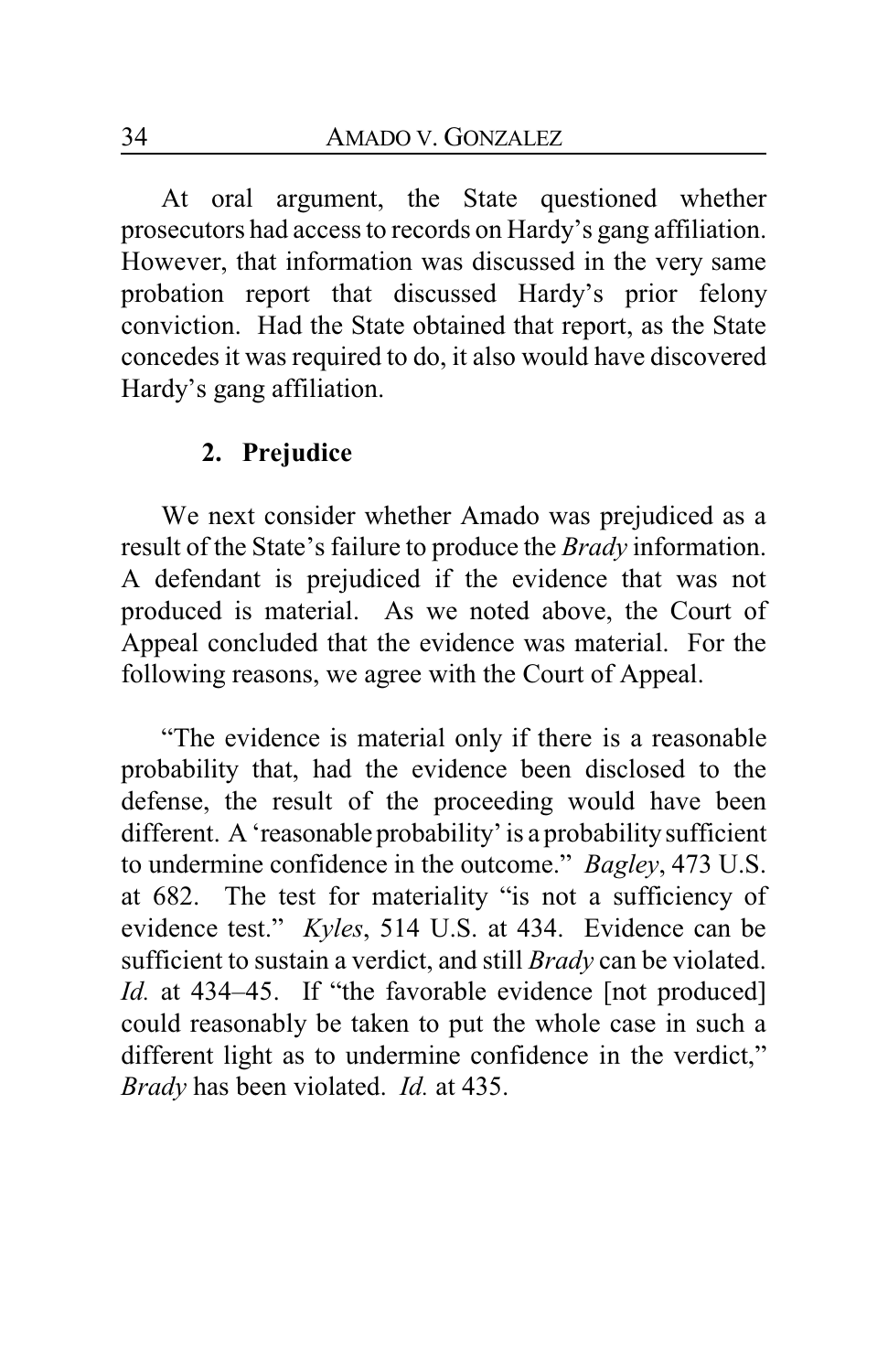### **3. Prejudice – The Jurors' View of Hardy**

The State withheld not one but three pieces of evidence that had the potential of undermining Hardy's testimony. First, Hardy had a robbery felony conviction. Defense counsel could have argued that this conviction rendered him an untrustworthy witness. Second, Hardy was on probation for that conviction at the time he testified. Defense counsel could have argued that Hardy was seeking favor with his probation officers by helping the police solve a wellpublicized murder case. Third, Hardy was a former member of a Bloods gang, and the defense could have argued that Hardy was biased against a member or friend of the rival Crips.

Lapan's cross-examination of Hardy did not address any of these points, for Lapan, without the suppressed impeachment evidence, lacked a good-faith basis to ask the appropriate questions. Lapan's cross-examination was short, focusing on Hardy's weak vision and his arguable inability to identify people running across his field of vision. The suppressed information would have added to the force of the cross-examination and defense counsel's closing argument. There is a reasonable probability that the suppressed information would have made a difference, causing the jury to view Hardy's implication of Amado with a great deal more suspicion.

The State makes two arguments why the jurors' view of Hardy would not have changed. First, the State argues that Hardywas alreadyimpeached bythe cross-examination on his weak vision. The suppressed information, however, could have been used to show that Hardy had a motive to embellish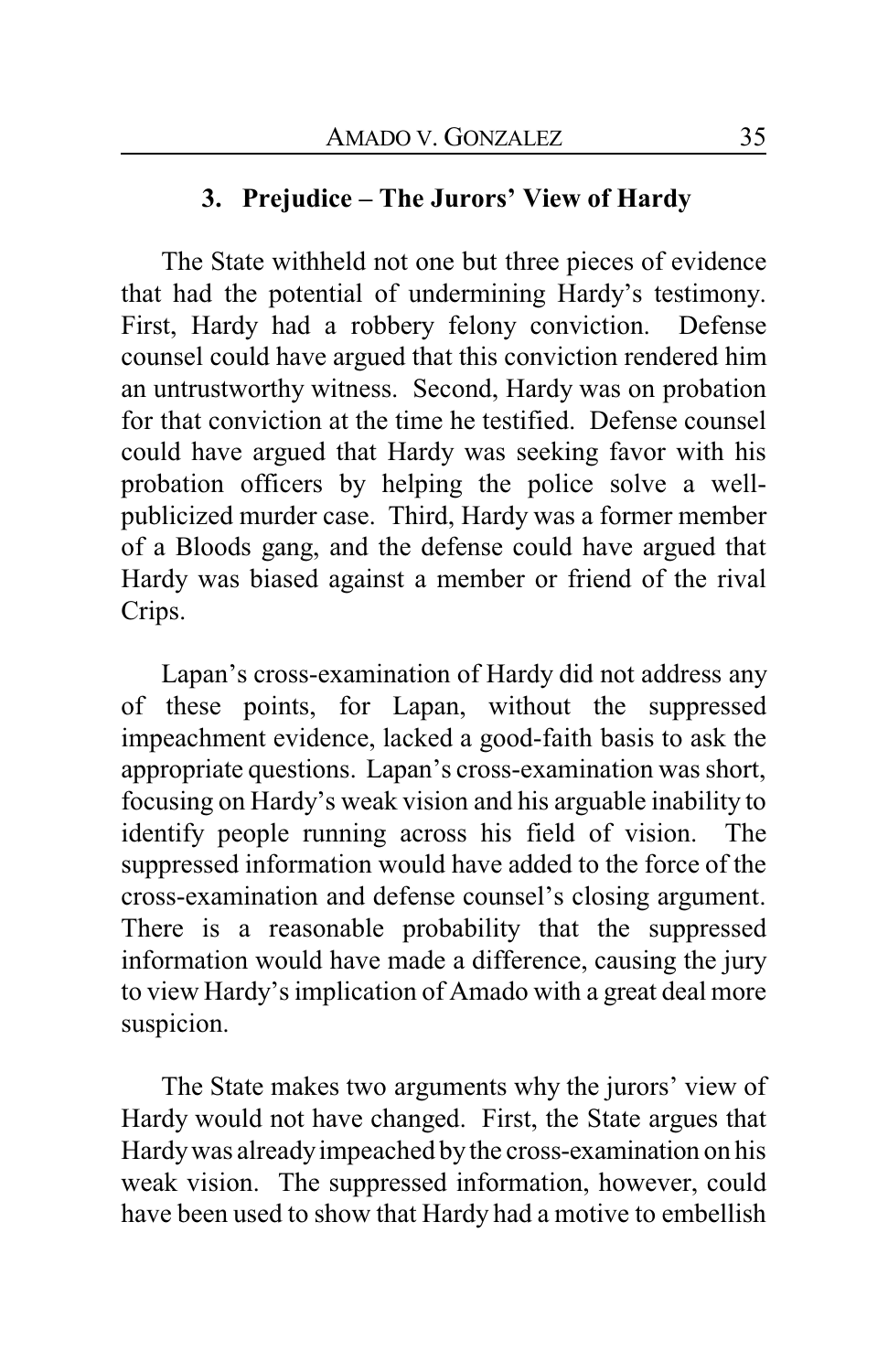the truth, and even to lie. This is an entirely different reason to cast doubt on Hardy's words than the one presented at trial.

The State's second argument is that Hardy's reluctance to testify and limited memory show that he was not biased against Amado. If Hardy was testifying against Amado in order to win favor with the prosecution, he would have been much more helpful and supplied detailed answers while on the stand, the State reasons. This argument, however, ignores Hardy's cooperation with the police the night after the shooting. Hardy provided substantial assistance to the police on that day, voluntarily calling the authorities and identifying Amado as the teenager he saw with the gun. The details of Hardy's initial implication of Amado were admitted into evidence through the testimony of Detective Esquivel, who helped fill in the gaps of Hardy's sometimes spotty testimony. Thus, Hardy's initial identification of Amado—possibly tainted by Hardy's motives for bending the truth—made it into the mix of evidence considered by the jury.

# **4. Prejudice – Reasonable Probability of a Different Result**

Hardy's statements against Amado, in his testimony and as introduced through Detective Esquivel, were critical to Amado's conviction. Hardy was the only person to testify that Amado brought a weapon to the scene. Without such testimony, it is doubtful that the jury would have found that Amado had the requisite criminal intent to aid and abet Johnson's attack on the passengers on the bus. Indeed, without such evidence, Amado was just one member of a crowd. Mere presence in a crowd is not sufficient to render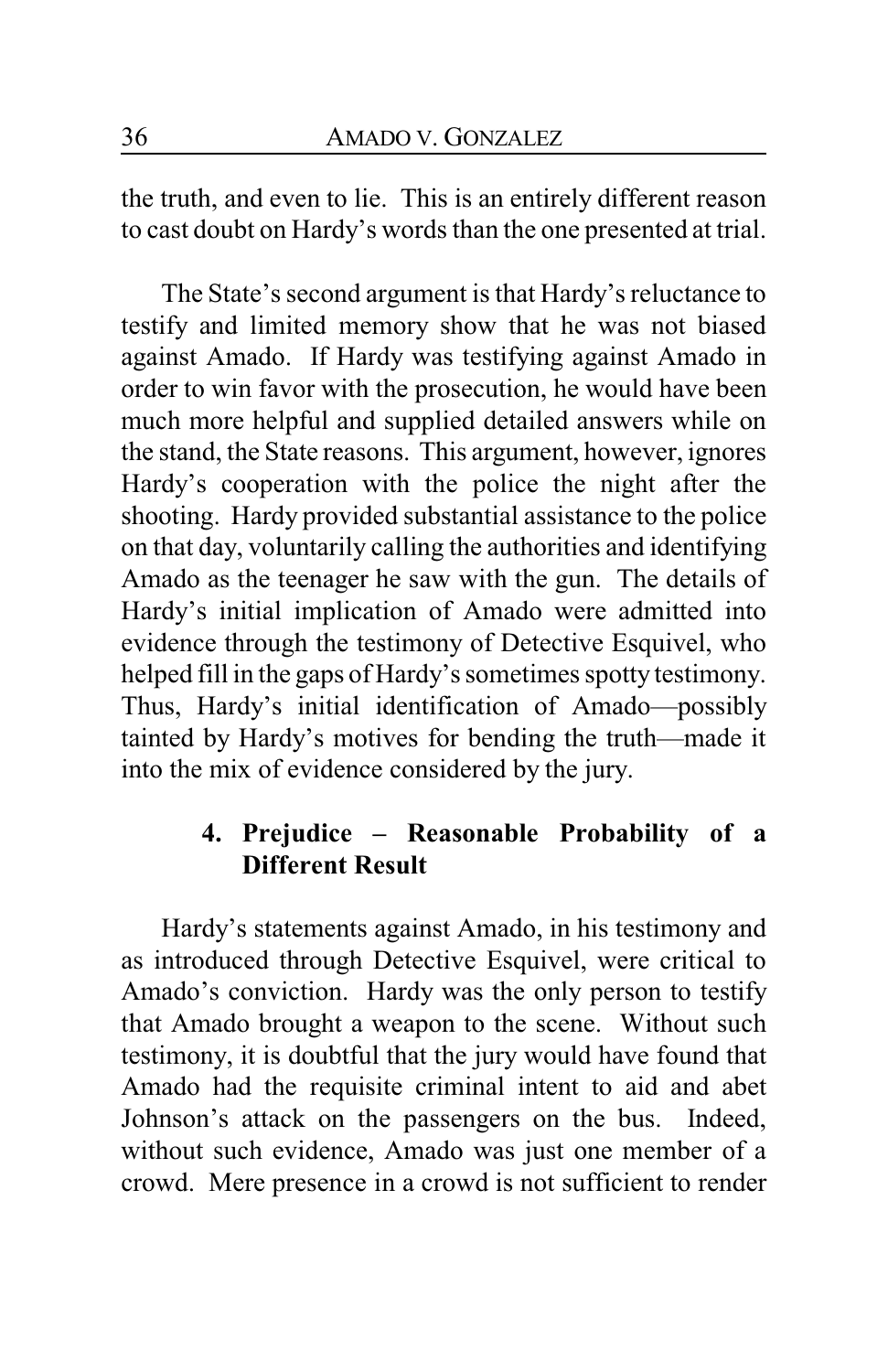a person an accomplice. *See People v. Salgado*, 105 Cal. Rptr. 2d 373, 381–82 (Cal. Ct. App. 2001).

At trial, the prosecution emphasized the critical nature of Hardy's testimony. The prosecutor argued during summation that Hardy's testimony on Amado's carrying of a gun showed he was involved in the "significant amount of planning and talking" about the attack prior to the shooting. The prosecution emphasized that Hardy "specifically describes somebody that looks like Randall Amado, and then later picks that person out the next day." Hardy was the one who "hear[d] people discussing the shooting" and called the police to set the case in motion. The prosecution told the jury that "the only reason" Hardy had to identify Amado was that he truly believed that Amado was "the guy who he saw on January the 16th, 1997, with a gun." Would the prosecutor have argued with such conviction if Hardy had been impeached by his recent robbery conviction, his felony probation status with a motive to curry favor with the authorities, and his past membership in the Bloods, in frequent rivalry and conflict with members of the Crips? The prosecutor's failure to discharge his *Brady* obligations enabled him to bolster Hardy's credibility well beyond the credibility Hardy would have had if all the impeaching information had been made available to defense counsel and, by defense counsel, to the jury.

Relying on California cases that broadlyapplyaccomplice liability to gang members, the State contends that even if Hardy had not testified at all, Amado still could have been convicted. *See, e.g*., *People v. Medina*, 209 P.3d 105, 112 (Cal. 2009) (gang member involved in a fistfight responsible for shooting committed by another member of his gang);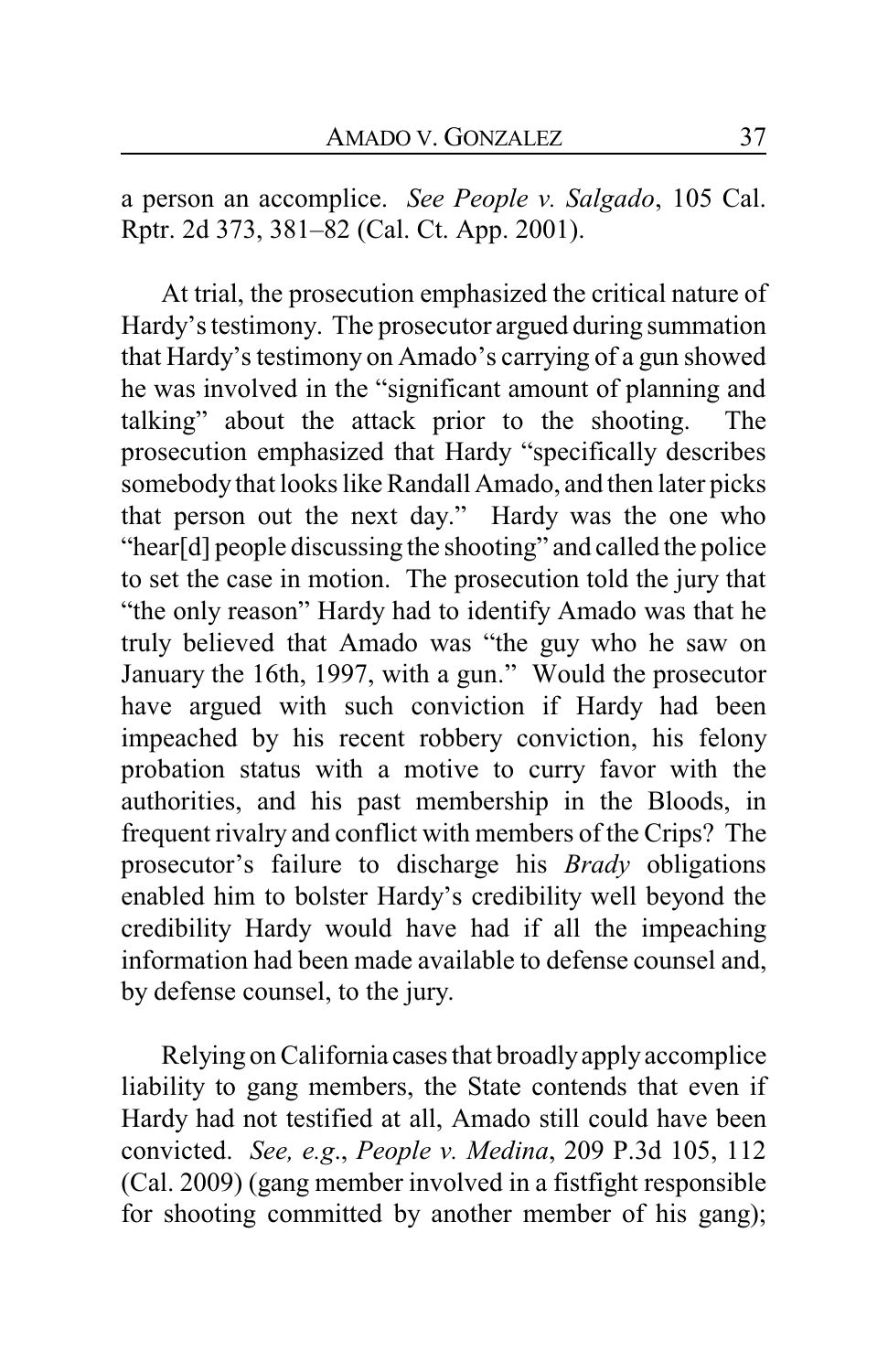*People v. Ayala*, 105 Cal. Rptr. 3d 575, 585 (Cal. Ct. App. 2010) (gang member participates in murder when he rides with a fellow gang member to assist him in a beating of a rival gang); *People v. Montes*, 88 Cal. Rptr. 2d 482, 486 (Cal. Ct. App. 1999) (gang member who wielded a chain in a gang fight responsible for shooting committed by a fellow gang member). But without Hardy, the only evidence against Amado was Barner's and Grisson's testimony, which showed that, at best, Amado ran to the bus with many others who were not indicted. On such evidence, it is questionable if a jury could have convicted Amado of intending to facilitate murder. *See Salgado*, 105 Cal. Rptr. 2d at 381–82.

We do not need to decide more than the question before us—whether the prosecutor's violation of *Brady* was prejudicial. The standard is not whether there is sufficient evidence for conviction, but whether there is a "reasonable probability" that the outcome would have been different, meaning that "the favorable evidence could reasonably be taken to put the whole case in such a different light as to undermine confidence in the verdict." *Kyles*, 514 U.S. at 435. Here, that standard is met. The impeaching evidence was strong enough to cast a cloud of doubt over Hardy's testimony. With that cloud of doubt, the remaining evidence against Amado was weak. While Barner and Grisson both put Amado at the scene of the crime, neither of them testified that they saw him with a weapon or heard him make any statements, or heard others make statements, that suggested that Amado intended to participate in an assault. There was no proof that Amado had any discussions with Johnson and Pugh, or had a strong relationship with them that would have suggested that Johnson and Pugh had shared their plan with Amado. Hardy's testimony that Amado carried a gun was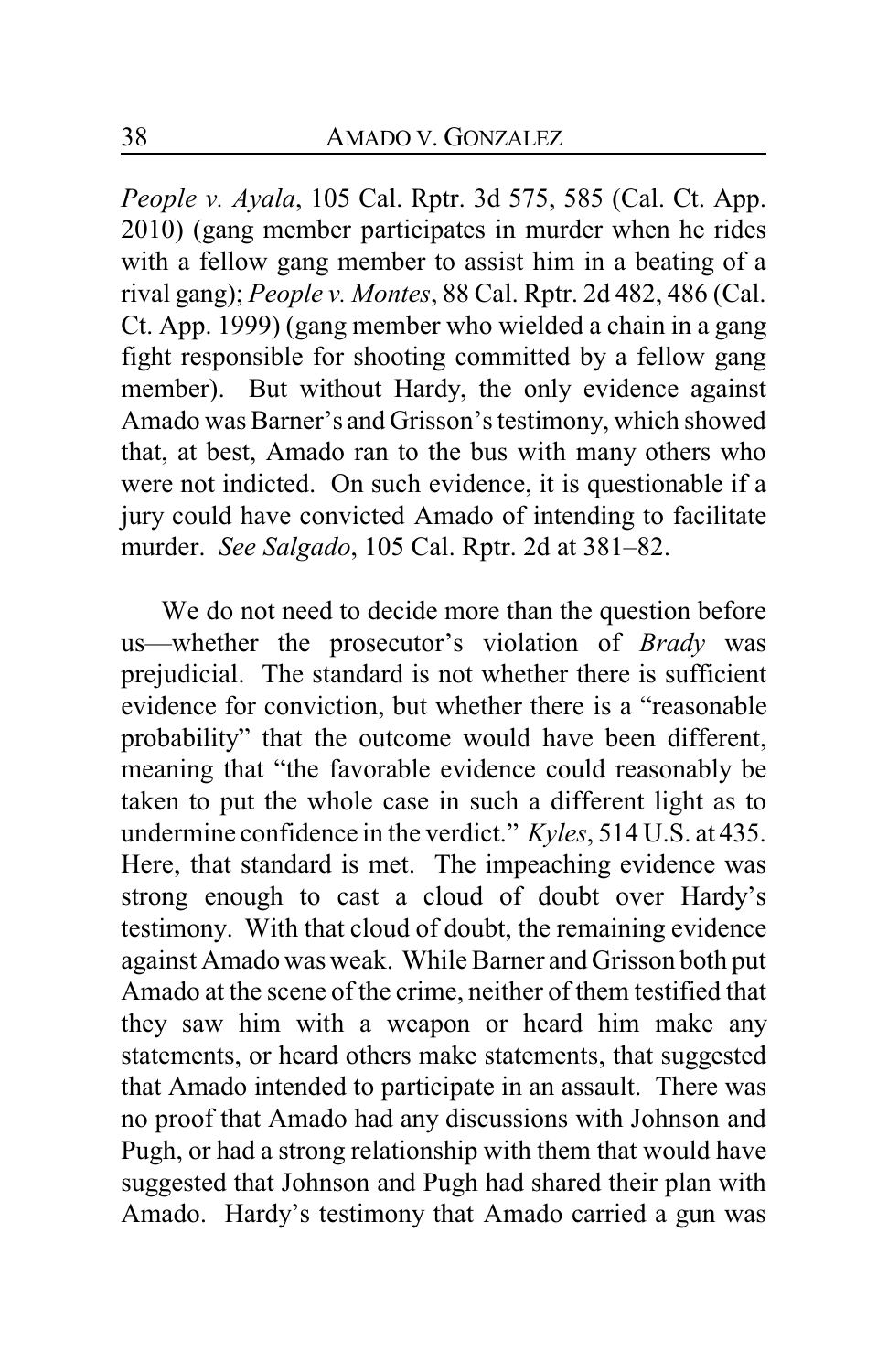influential to the jury in delivering a verdict against Amado, and it is reasonably probable that a jury, if made aware of the impeaching information against Hardy, would have given little, if any, credence to his testimony and would have returned a different verdict.

# **III. Conclusion**

In failing to disclose material impeachment evidence to Amado before or during trial, the State violated Amado's right to due process under *Brady*. We reverse and remand with instructions to grant the writ of habeas corpus and release Amado from custody unless the district attorney of Los Angeles County, within 60 days, initiates proceedings for a new trial.

# **REVERSED and REMANDED.**

RAWLINSON, Circuit Judge, dissenting:

I respectfully dissent from the majority's conclusion that the state court's denial of Randall Amado's *Brady***<sup>1</sup>** claim entitles Amado to habeas relief. As the majority acknowledges, this case is governed by the provisions of the Antiterrorism and Effective Death Penalty Act of 1996 (AEDPA). *See* Majority Opinion, pp. 16–17. Under the strictures set forth in AEDPA, our review of state court rulings is severely cabined. Under AEDPA, even *de novo* review is not really *de novo*. Rather, we review the state court

**<sup>1</sup>** *Brady v. Maryland*, 373 U.S. 83 (1963).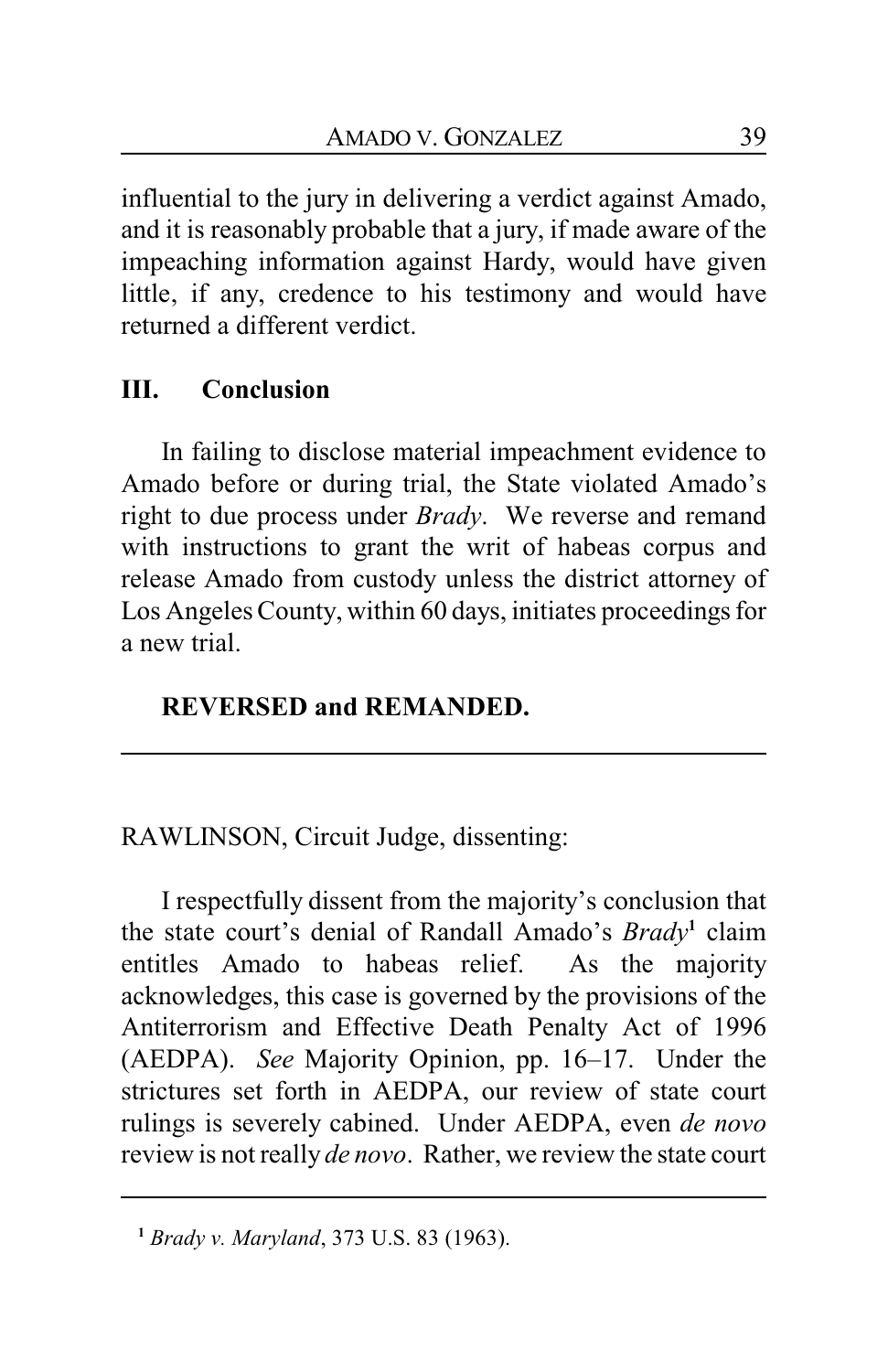decision for reasonableness. Only if the state court decision is objectively unreasonable is habeas relief warranted. *See Wiggins v. Smith*, 539 U.S. 510, 520–21 (2003). Habeas relief is *not* warranted simply because we think the state court got it wrong. Rather, under AEDPA we must give deference to the state court decision, affording state courts "the benefit of the doubt . . ." *Cullen v. Pinholster*, 131 S. Ct. 1388, 1398 (2011).

As the United States Supreme Court emphasized in *Harrington v. Richter*, 131 S. Ct. 770, 785 (2011), "an unreasonable application of federal law is different from an incorrect application of federal law. A state court must be granted a deference and latitude that are not in operation when the case involves review under the [*Brady*] standard itself." (citation and internal quotation marks omitted).

In *Richter*, we were reminded that "[a] state court's determination that a claim lacks merit precludes federal habeas relief, so long as fairminded jurists could disagree on the correctness of the state court's decision. . . ." *Id*. at 786 (citation and internal quotation marks omitted). The Supreme Court cautioned us: "It bears repeating that even a strong case for relief does not mean the state court's contrary conclusion was unreasonable." *Id*. (citation omitted).

The Supreme Court left no doubt that habeas relief should not be granted readily, stating in no uncertain terms: "If [the habeas] standard is difficult to meet, that is because it was meant to be. . . ." *Id*. The Supreme Court explained that AEDPA stopped just short of completely prohibiting relitigation in federal court of claims of error that were previously rejected in state court. *See id*. The Supreme Court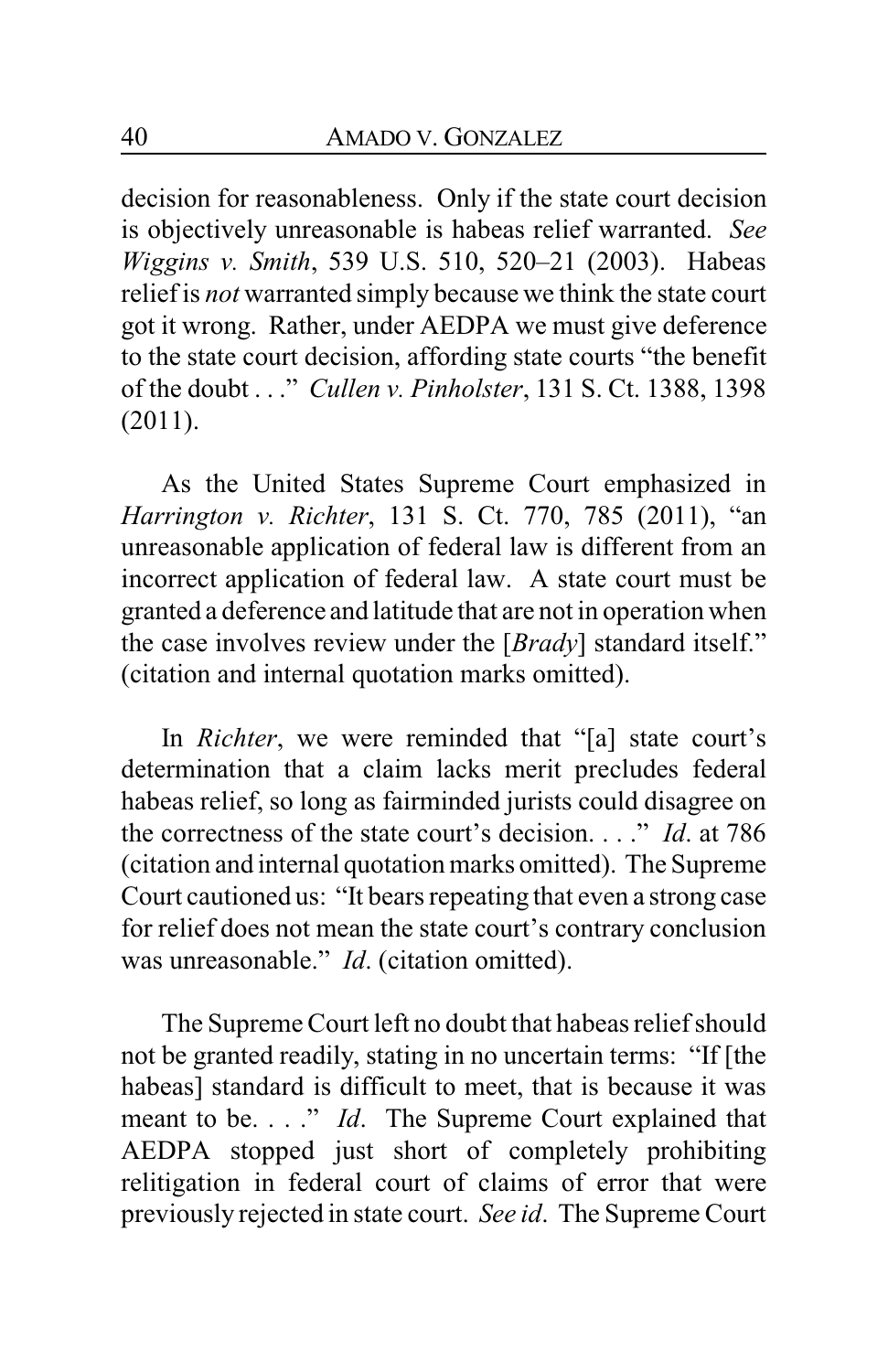clarified that AEDPA only "preserves authority to issue the writ in cases where there is no possibility fairminded jurists could disagree that the state court's decision conflicts with [Supreme Court] precedents. It goes no farther." *Id*. Rather than providing a pathway to second guessing state court decisions, habeas corpus as amended by AEDPA "is a guard against extreme malfunctions in the state criminal justice systems, not a substitute for ordinary error correction through appeal. . . ." *Id*. (citation and internal quotation marks omitted).

Finally, we must keep in mind that the more general the rule being applied, the more leeway the state has to apply the rule in case-by-case applications. *See id*. *Brady* is a rule of general application, *see United States v. Bagley*, 473 U.S. 667, 682–83 (1985) (adopting the broad prejudice standard established in *Strickland v. Washington*, 466 U.S. 668 (1984) for *Brady* materiality analysis); *see also Cobb v. Thaler*, 682 F.3d 364, 381 (5th Cir. 2012) ("[L]ike *Brady's* disclosure requirement, the materiality standard is a general rule, meaning a wide range of reasonable applications exist. . . .") (citation omitted). Accordingly, we must afford the state considerable leeway in applying the principles articulated in the *Brady* decision. We must also keep in the forefront of our analysis the limitations of our review. The majority's conclusion simply cannot be reconciled with these precepts.

Amado was convicted as an aider and abettor, which means that the prosecutor had no obligation to prove that Amado fired the shots that killed one victim and wounded another, or that he actually boarded the bus. *See, e.g.*, *People v. Salgado*, 88 Cal. App. 4th 5, 15 (2001) ("Aiding and abetting requires a person to promote, encourage or instigate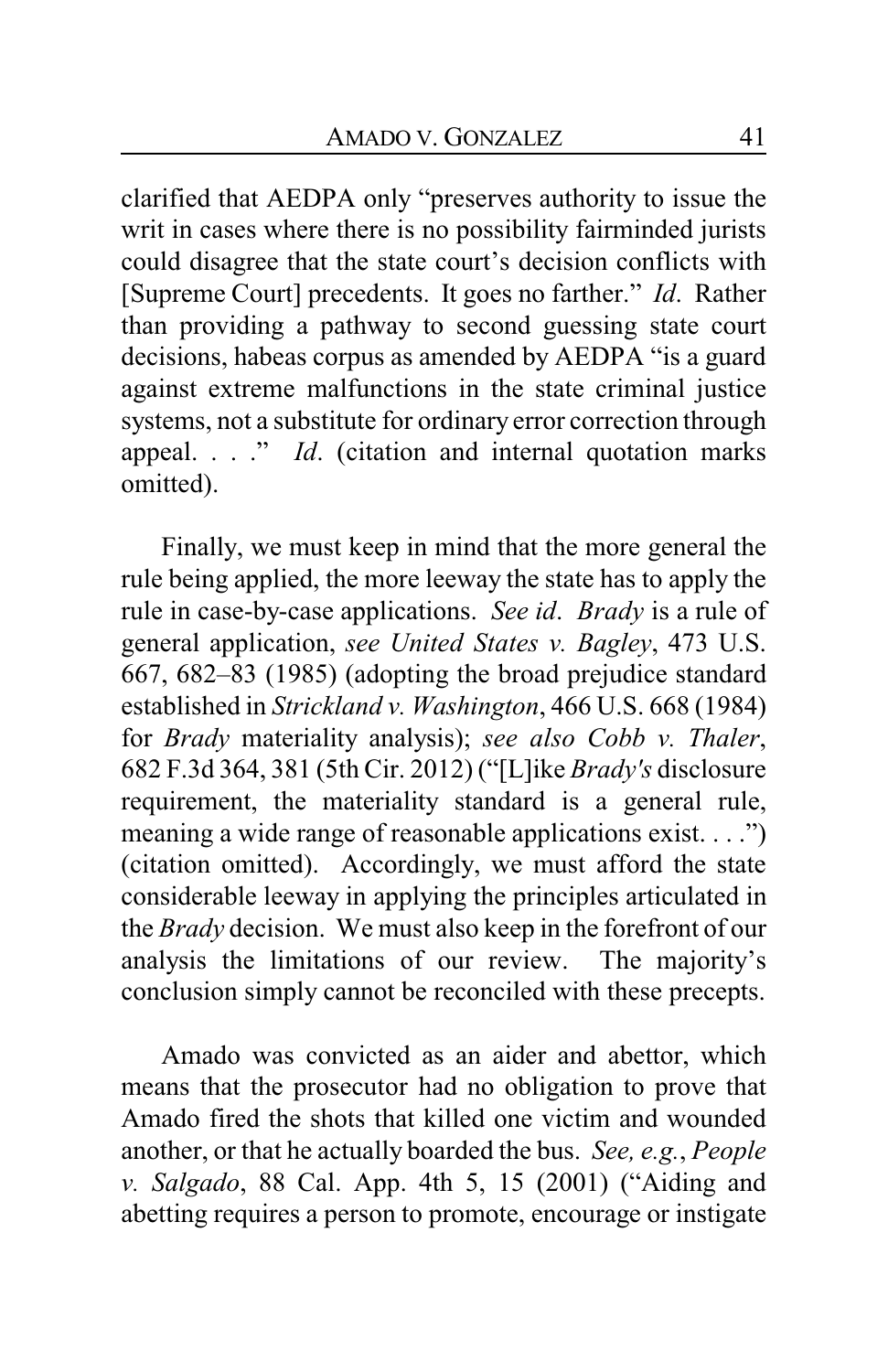the crime with knowledge of its unlawful purpose.") (citations omitted). Therefore, any testimony regarding whether Amado had a gun or actually boarded the bus was not material. *See Banks v. Dretke*, 540 U.S. 668, 698 (2004) (defining materiality in terms of its potential effect on the outcome of the case).

Unlike the majority, I focus my analysis on whether the state court's denial of relief was objectively unreasonable, not whether Amado suffered prejudice in the first instance. *See Richter*, 131 S. Ct. at 785 (cautioning against directly reviewing the federal rule rather than reviewing the state court's application of that rule). Viewed through that prism, I am unable to say that no fairminded jurist could disagree that the state court's decision was unreasonable, and neither should the majority. *See id*. at 786; *see also Wiggins*, 539 U.S. at 520–21 (incorporating the "objectively unreasonable" standard). The state court applied *Brady*, a rule of general application, thereby implicating the considerable leeway contemplated by the Supreme Court to review of the resulting determination. *See Richter*, 131 S. Ct. at 786.

I agree with the presumably fairminded district court that the state court did not unreasonably apply *Brady*. On the issue of prejudice, which is the fulcrum of the majority's analysis, the record reflects that there was testimony, other than that of Warren Hardy, to support the aiding and abetting theory of conviction. Natasha Barner identified Amado as part of the group at the bus stop who boarded the bus to confront rival gang members. Witness John Grisson also identified Amado as among the "group of guys" who "ran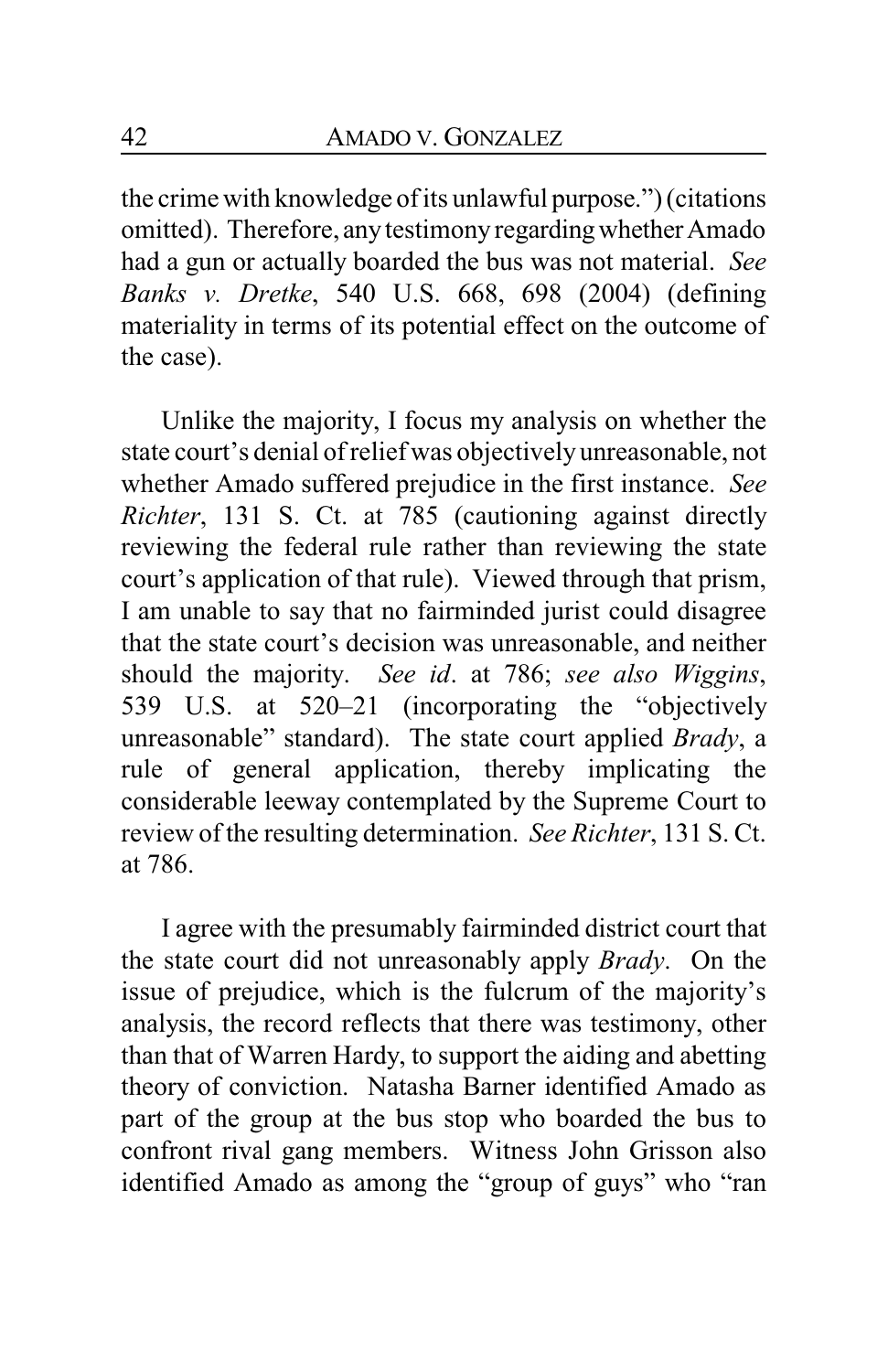across the street" toward the bus stop where the shooting occurred, boarded the bus, and fled following the shooting. **2**

The record also reveals that Hardy was far from being a stellar witness for the prosecution. As the district court observed, Hardy endeavored to recant his testimony at every turn. He could not "remember the face" of the individual he previously identified as having a gun. He could not remember identifying anyone to the police. Hardy also confirmed that he did not witness the shooting and that he failed to identify Amado from a photograph that was presented to him during the trial. Given Hardy's extensive self-impeachment and the existence of other witnesses who attested to Amado's aiding and abetting of the shooting, it was not objectively unreasonable for the state court to find a lack of prejudice to Amado, *i.e*., that the undisclosed evidence would not have affected the jury's verdict. *See Stickler v. Greene*, 527 U.S. 263, 293–94 (1999); *see also Richter*, 131 S. Ct. at 786 ("[H]abeas corpus is a guard against *extreme* malfunctions in state criminal justice systems, not a substitute for ordinary error correction through appeal. . . .") (citation and internal quotation marks omitted) (emphasis added). In view of the "deference, latitude and leeway" we are to afford the state court's application of the *Brady* rule, *id*., it is hard to comprehend how one could conclude that the state court's decision "was so lacking in justification that there was an error well understood and comprehended in existing law beyond any possibility far from fairminded disagreement." *Id*. at 786–87.

**<sup>2</sup>** As noted previously, on an aiding and abetting theory of culpability, it makes no difference which individual members of the group actually boarded the bus. *See Salgado*, 88 Cal. App. 4th at 15.